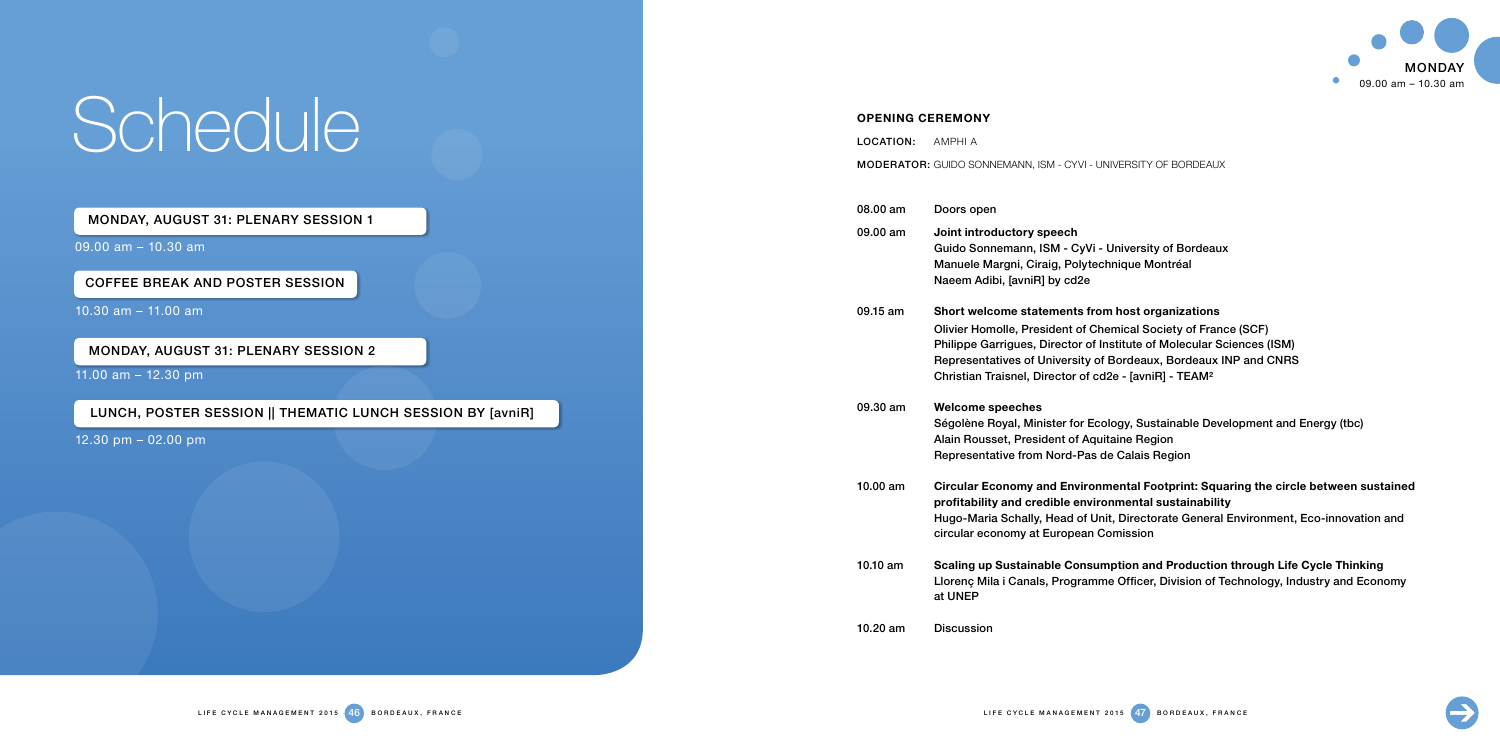

|                                                                                                                      |  | $\overline{\phantom{a}}$ |
|----------------------------------------------------------------------------------------------------------------------|--|--------------------------|
|                                                                                                                      |  |                          |
|                                                                                                                      |  |                          |
|                                                                                                                      |  |                          |
|                                                                                                                      |  |                          |
|                                                                                                                      |  |                          |
|                                                                                                                      |  |                          |
|                                                                                                                      |  |                          |
|                                                                                                                      |  |                          |
|                                                                                                                      |  |                          |
|                                                                                                                      |  |                          |
| <u> 1980 - Johann Barbara, martxa alemaniar argumento de la contrada de la contrada de la contrada de la contrad</u> |  |                          |



## EnHANCING COLLABORATION AND COMMUNICATION TOWARDS MAINSTREAMING LCM

LOCATION: AMPHI A

Moderator: jAmES fava, thinkstep and FSLCI

# 11.00 am Welcome James Fava, Chief Sustainability Strategist at thinkstep and Chair, Executive Committee, Forum for Sustainability through Life Cycle Innovation (FSLCI) 11.10 am BASF perspective Peter Saling, Director Sustainability Methods at BASF 11.20 am WBCSD perspective Peter White, Chief Operating Officer at WBCSD 11.30 am WULCA perspective Anne-Marie Boulay, WULCA Project Manager at CIRAIG - Ecole Polytechnique de Montreal 11.40 am FICCI perspective Sanjeevan Bajaj, CEO of the Quality Forum of the Indian Chambers of Commerce and Industry (FICCI) and President of the Forum for Sustainability through Life Cycle Innovation (FSLCI) 11.50 am FSLCI perspective Martina Prox, Head of Marketing and Sales at IFU and Vice President of the Forum for Sustainability through Life Cycle Innovation (FSLCI) 12.00 pm Discussion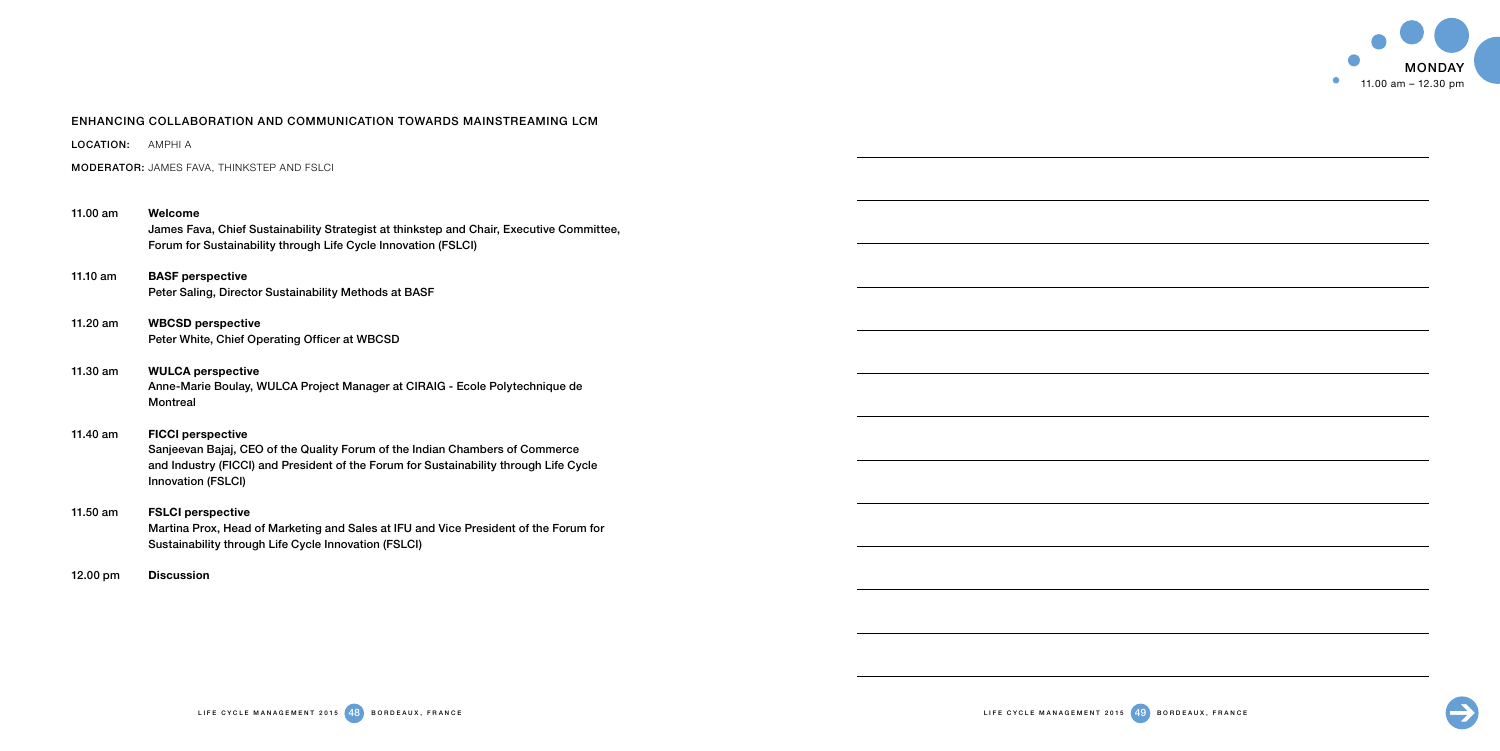02.00 pm – 03.30 pm

03.30 pm – 04.00 pm

# **Schedule**

MONDAY, AUGUST 31

Coffee break and poster session || LCiP awards



## Mainstreaming LCM in public policy - I

LOCATION: AMPHI A

## 02.30 pm Generating road transport sector LCI data set for policy decision support: A Sri Lankan

- Chairs: Hugo-maria schally, European ComMission Clare Broadbent, World Steel Association
- 02.00 pm Mainstreaming EU product polices: Potential advantages and disadvantages CARL JOHAN DALHAMMAR<sup>1</sup>, Tomohiro Tasaki<sup>2</sup> <sup>1</sup>Lund University, Sweden; <sup>2</sup>NIES, Japan
- 02.15 pm Product Environmental Footprint Development of the T-shirt PEFCR SANDRINE PESNEL<sup>1,</sup> Jérôme Payet<sup>1,2</sup> <sup>1</sup>CYCLECO, France; <sup>2</sup>Ecole Polytechnique Fédérale de Lausanne, Switzerland
- case study Chalaka Fernando, Ajith de Alwis University of Moratuwa, Sri Lanka
- 02.45 pm German Environment Agency's Minimum Requirements on Packaging LCAs BENEDIKT KAUERTZ, Andreas Detzel IFEU Institut für Energie- und Umweltforschung Heidelberg, Germany
- Declarations TOMOHIRO TASAKI', Koichi Shobatake<sup>2</sup>, Kenichi Nakajima', Carl Dalhammar<sup>3</sup> Sweden

## 03.00 pm An International Survey on the Cost of Product Category Rules and Environmental Product

<sup>1</sup>National Institute for Environmental Studies, Japan; <sup>2</sup>TCO2 Co. Ltd., Japan; <sup>3</sup>Lund University



03.15 pm Discussion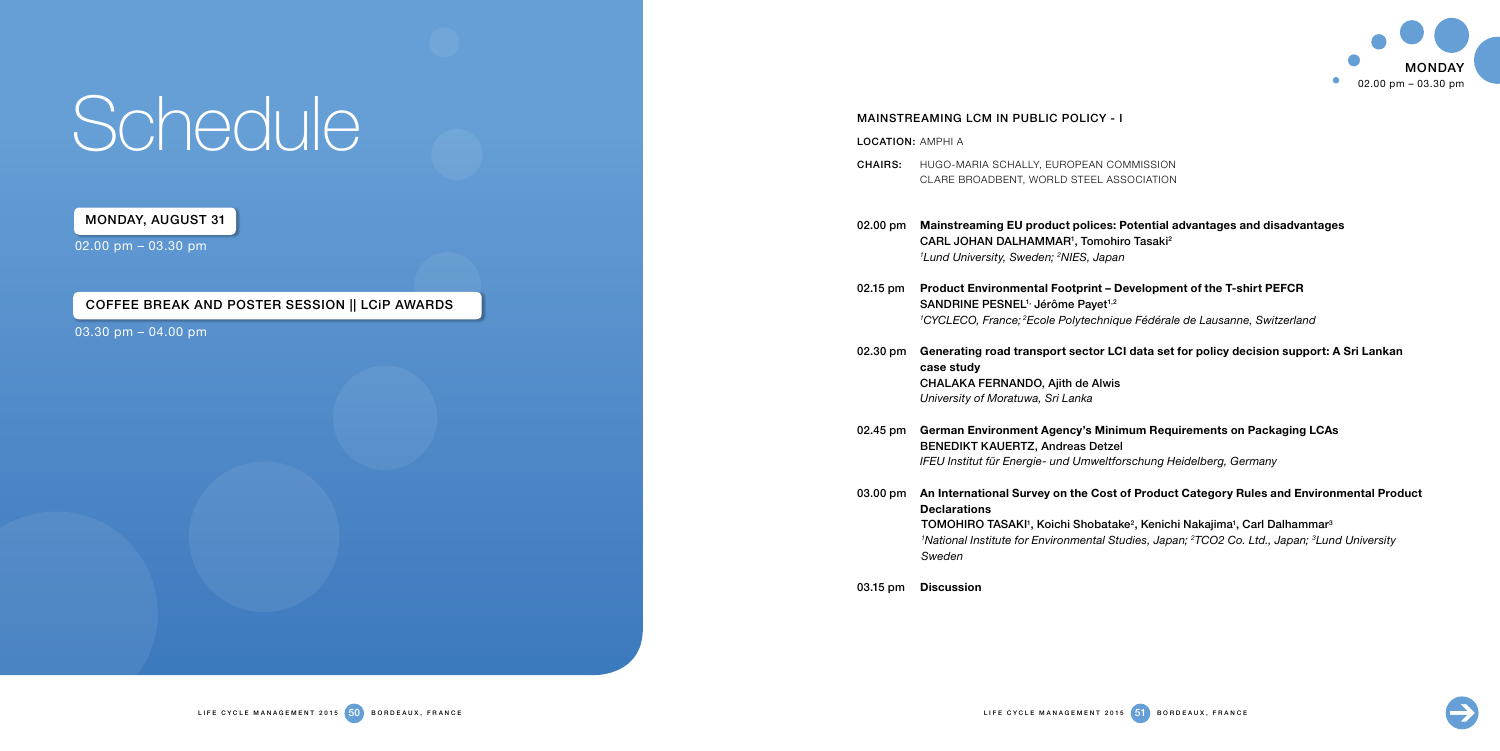| MAINSTREAMING LCM IN SMES: THE BENEFITS OF SECTORIAL APPROACHES |                                                                                                                                                                                                                                                                                                                                                                                                                              | <b>MANAGING LIFE CYCLE INFORMATION FROM SUPP</b> |                                                                                                                                                                                                                                                                   |  |  |
|-----------------------------------------------------------------|------------------------------------------------------------------------------------------------------------------------------------------------------------------------------------------------------------------------------------------------------------------------------------------------------------------------------------------------------------------------------------------------------------------------------|--------------------------------------------------|-------------------------------------------------------------------------------------------------------------------------------------------------------------------------------------------------------------------------------------------------------------------|--|--|
| <b>LOCATION: AMPHI B</b>                                        |                                                                                                                                                                                                                                                                                                                                                                                                                              |                                                  | <b>LOCATION: AMPHI C</b>                                                                                                                                                                                                                                          |  |  |
| <b>CHAIRS:</b>                                                  | GERARD DEROUBAIX, FCBA, FRANCE<br>AUBIN ROY, [AVNIR] BY CD2E, FRANCE                                                                                                                                                                                                                                                                                                                                                         | CHAIRS:                                          | HONGTAO WANG, SICHUAN UNIVERSITY, CHINA<br>GREGORY ALLEN NORRIS, HARVARD UNIVERSI                                                                                                                                                                                 |  |  |
| $02.00 \,\mathrm{pm}$                                           | Using a capability maturity approach to promote Life Cycle Management in Small to<br><b>Medium sized Enterprises (SMEs)</b><br>THOMAS E. SWARR1, Anne-Claire Asselin <sup>2</sup> , Llorenç Milà i Canals <sup>2</sup> , Tracey Colley <sup>3</sup> , Sonia<br>Validivia <sup>4</sup><br><sup>1</sup> Yale University, United States of America; <sup>2</sup> United Nations Environment Programme; <sup>3</sup> Colley      | 02.00 pm                                         | Activating the hidden data treasure<br><b>BO PEDERSEN WEIDEMA</b><br>Aalborg University, Denmark                                                                                                                                                                  |  |  |
| 02.15 pm                                                        | Consulting/ Sustaining Australia; <sup>4</sup> World Resources Forum<br>Life Cycle Management in Food and Drink SMEs: Challenges for environmental assessments<br>based on life cycle thinking in SMEs<br>REGULA LISA KELLER <sup>1</sup> , Niels Jungbluth <sup>1</sup> , Saioa Ramos <sup>2</sup> , Birgit Landquist <sup>3</sup> , Gudrun Olafsdot<br>tir <sup>4</sup> , Eva Yngvadottir <sup>5</sup>                     | 02.15 pm                                         | Framework for assessing social sustaina<br>TAMARA POPOVIC <sup>1</sup> , Ana Carvalho <sup>2</sup> , Andrz<br>School of Industrial Engineering and Manag<br>Finland; <sup>2</sup> CEG-IST, Instituto Superior Tucnic<br>Process and Environmental Engineering, Te |  |  |
|                                                                 | <sup>1</sup> ESU-services, Switzerland; <sup>2</sup> Fundación Azti, Spain; <sup>3</sup> SP Technical Research Institute of Sweden,<br>Sweden; <sup>4</sup> Haskoli Islands, Iceland; <sup>5</sup> EFLA HF, Iceland                                                                                                                                                                                                          | 02.30 pm                                         | Evaluation of water and carbon footprint<br>XAVIER ALDEA <sup>1</sup> , Maria José Amores <sup>1</sup> , Des<br>Martínez Gasol <sup>2,3,</sup> Joan Colón <sup>4</sup> , Sergio Pon                                                                               |  |  |
| 02.30 pm                                                        | Product classification for enabling systematic and sectorial Life Cycle Assessment in Ger-<br>man furniture industry<br>JAN L. WENKER <sup>1</sup> , Klaus Richter <sup>2</sup> , Sebastian Rüter <sup>1</sup><br><sup>1</sup> Thünen Institute of Wood Research, Hamburg, Germany; <sup>2</sup> Munich Wood Research Institute,<br>München, Germany                                                                         |                                                  | <sup>1</sup> Cetaqua, Spain; <sup>2</sup> Inèdit Innovació, S.L., Spa<br>and Technology (ICTA), Universitat Autònom<br>BETA, Universitat de Vic, Spain; <sup>5</sup> Lavola 198<br>tion for the Pig Meat Sector, Spain                                            |  |  |
| 02.45 pm                                                        | Making sustainable critical business decisions along a product value chain: the case of<br><b>NEHSU FOODS LTD Cameroon Pilot Project</b><br>NAPOLEON FORPAH CHI <sup>1</sup> , Judith Ngang <sup>2</sup> , Charles Azong <sup>3</sup> , Eric Fonghang <sup>2</sup> , Delphine Wah <sup>2</sup><br><sup>1</sup> Watershed Task Group, Cameroon; <sup>2</sup> NEHSU FOODS Company LTD, Cameroon; <sup>3</sup> London Institute | 02.45 pm                                         | Challenges by applying LCA across value<br>CHRISTIAN KRÜGER <sup>1</sup> , Peter Saling <sup>1</sup> , Christ<br><sup>1</sup> BASF SE, Germany; <sup>2</sup> Shell                                                                                                |  |  |
|                                                                 | for Information Technology, Cameroon                                                                                                                                                                                                                                                                                                                                                                                         | 03.00 pm                                         | eFootprint for integrated environmental<br>HONGTAO WANG <sup>1</sup> , Ping Hou <sup>2</sup>                                                                                                                                                                      |  |  |
| 03.00 pm                                                        | Step by step from LCA to LCM IN SMEs: Case of Heliopac<br>Romain Jost <sup>1</sup> , MATHILDE COURBOT <sup>1</sup> , Naeem Adibi <sup>2</sup>                                                                                                                                                                                                                                                                                |                                                  | <sup>1</sup> Sichuan University, China; <sup>2</sup> IKE Environmer                                                                                                                                                                                               |  |  |
|                                                                 | <sup>1</sup> Heliopac, France; <sup>2</sup> [avniR] by cd2e, France                                                                                                                                                                                                                                                                                                                                                          | 03.15 pm                                         | <b>Discussion</b>                                                                                                                                                                                                                                                 |  |  |

03.15 pm Discussion



## SUPPLY CHAIN FOR LCM

IVERSITY, UNITED STATES OF AMERICA

## ustainability of supply chain , Andrzej Kraslawski<sup>1,3</sup>, Ana Barbósa Póvoa<sup>2</sup>

Management, Lappeenranta University of Technology, Tùcnico, Universidade de Lisboa, Portugal; <sup>3</sup>Faculty of ing, Technical University Lodz, Poland

## otprints across the supply chain of the pig meat sector , Desirée Marín<sup>1</sup>, Jesús Boschmonart-Rives<sup>2,3</sup>, Carles  $\alpha$ io Ponsá $^4$ , Isabel Román $^5$ . Eudald Casas $^6$

I.L., Spain; <sup>3</sup>Sostenipra, Institute of Environmental Science utònoma de Barcelona (UAB), Spain; <sup>4</sup>Grup d'investigació ola 1981 SA, Spain; <sup>6</sup>Innovacc, Catalan Innovation Associa

## value chains , Christoph Balzer<sup>2</sup>, Rob van der Heijden<sup>2</sup>

## $\mathsf{n}$ ental management along supply chain @ internet age

ronmental Technology

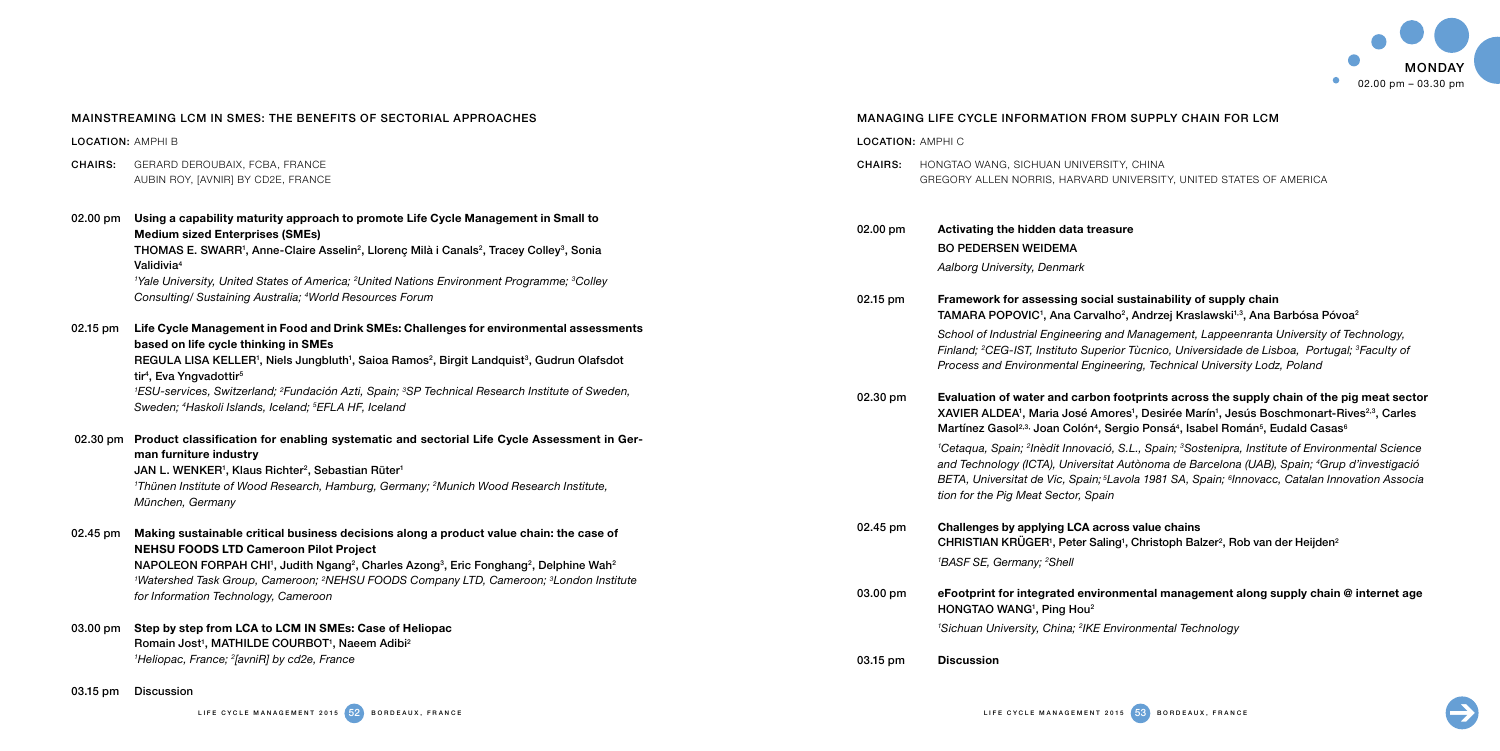## Efficient and successful design methods and tools for sustainable industrial systems

## Location: ROOM E

- Chairs: guy castelan, PlasticsEurope, France Nikolaj Otte, Henkel, Germany
- 02.00 pm Mainstreaming LCM though Capability Maturity Model in an Indian chemicals company Archana Datta, SANJEEVAN BAJAJ, Sohini Gupta FICCI, India
- participation EMMANUELLE AOUSTIN<sup>1</sup>, Philippe Osset<sup>2</sup>, Olivier Réthoré<sup>3</sup>, Hélène Bortoli<sup>3</sup> <sup>1</sup>Quantis, France; <sup>2</sup>Solinnen; <sup>3</sup>Ademe
- the PEF screening PAU HUGUET FERRAN, Lisa Damen Ecomatters, Netherlands
- 02.45 pm Impacts versus benefits of products sustainability assessment looking at both sides of the coin Harald Pilz Denkstatt GmbH, Austria
- project on household heavy duty liquid laundry detergents Sascha Nissen<sup>1</sup>, Philippe Osset<sup>2</sup>, Delphine Bauchot<sup>2</sup>, CHRISTELLE HENRY<sup>3</sup> <sup>1</sup>A.I.S.E., Brussels; <sup>2</sup>Solinnen, Paris; <sup>3</sup>AFISE, Paris
- boosters for next generation launchers LUDOVIC DARIOL<sup>1</sup>, Nicolas Rumeau<sup>2</sup>, Régis Touya<sup>3</sup> <sup>1</sup>Airbus DS, France; <sup>2</sup>Roxel; <sup>3</sup>Safran Herakles
- Chairs: Dominique MILLET, EcoSD, France Sebastien Zinck, Steelcase, France
- 02.00 pm Increasing maturity in ecodesign through action research: A longitudinal in-company experience Fabien Brones<sup>1,2</sup>, DANIELA PIGOSSO<sup>3</sup>, Marly Monteiro de Carvalho<sup>2</sup>, Tim McAloone<sup>3</sup> Natura Inovação e Tecnologia de Produtos Ltda, Brazil; 2 Polytechnic School - University of São Paulo; 3 Technical University of Denmark
- 02.15 pm An innovative ecodesign approach for communication services HELENE TEULON<sup>1</sup>, Xavier Durieux<sup>2</sup>, Gentiane Gastaldi<sup>1</sup> <sup>1</sup>GINGKO 21, France; <sup>2</sup>Orange Business Services, France
- 02.30 pm Behind the scene of eco-innovation at Renault: from collective action to breakthrough concepts STÉPHANE MOREL<sup>2,1</sup>, Lomig Unger<sup>3</sup> <sup>1</sup>Mines Paristech, France; <sup>2</sup>Renault Engineering, France; <sup>3</sup>Renault Innovation, France
- 02.45 pm New research opportunities in eco-innovation from two years of collaborative research projects Flore Vallet<sup>2</sup>, FRANCOIS CLUZEL<sup>1</sup>, Yann Leroy<sup>1</sup>, Benjamin Tyl<sup>3</sup> <sup>1</sup>Ecole Centrale Paris, France; <sup>2</sup>Université de Technologie de Compiègne, France; <sup>3</sup>APESA, France
- 03.00 pm Challenges when evaluating Product/Service-Systems through Life Cycle Assessment LOUISE LAUMANN KJAER<sup>1</sup>, Aris Pagoropoulos<sup>1</sup>, Jannick H. Schmidt<sup>2</sup>, Tim C. McAloone<sup>1</sup> Technical University of Denmark, Denmark; 2Aalborg University, Denmark
- 03.15 pm Selecting eco-maintenance strategy for system of renewable energy production Nicolas Tchertchian, Dominique Millet SEATECH/ Université de Toulon, France



## LCM for chemicals and materials - I

Location: ROOM F

02.15 pm Development of life-cycle inventories of chemical substances: Priority needs and call for

02.30 pm Product Environmental Footprint (PEF) of decorative paints: Implementation and results of

03.00 pm The example of A.I.S.E.'s Product Environmental Footprint Category Rules (PEFCR) pilot

03.15 pm P2P Program: the eco-design, eco-production and eco-elimination of solid propulsion

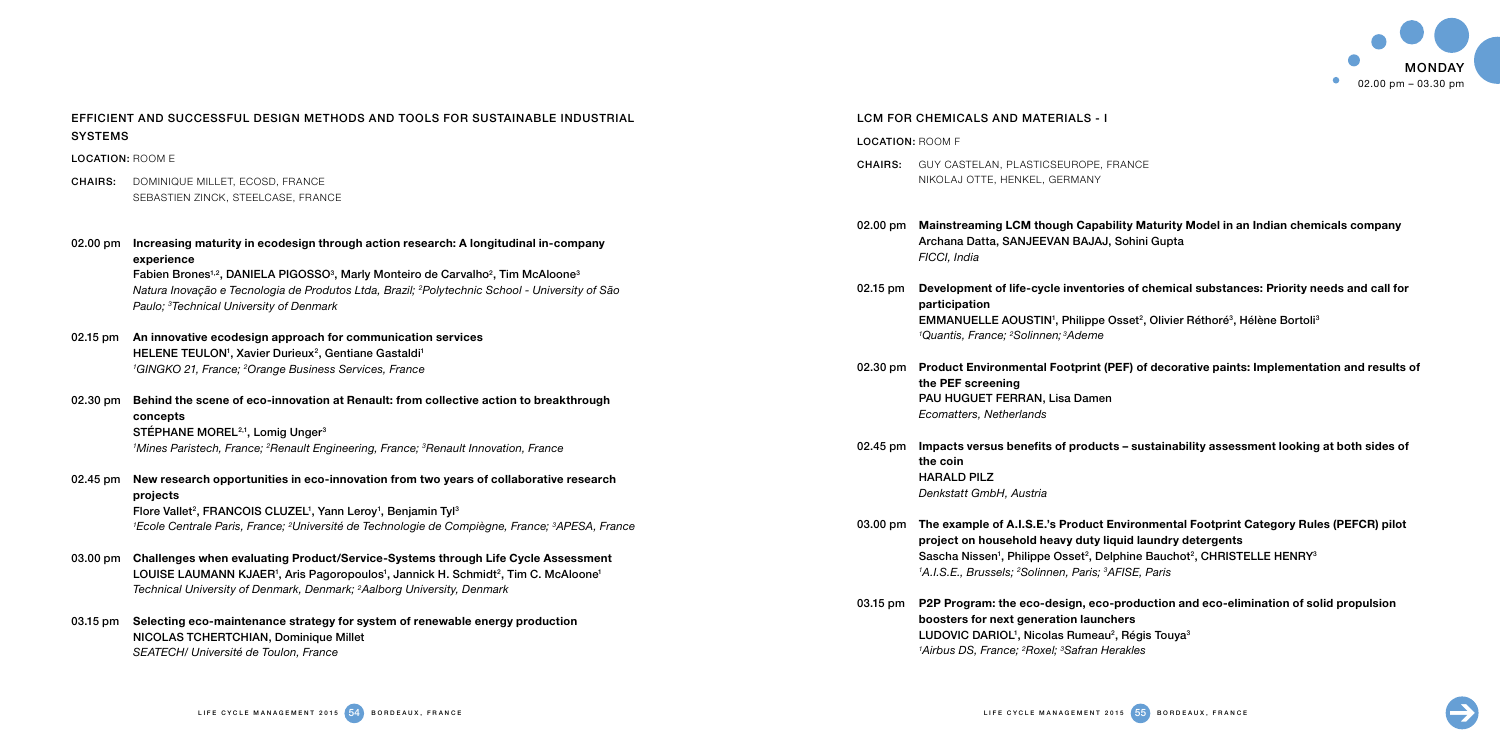

04.00 pm – 05.30 pm

# **Schedule**

MONDAY, AUGUST 31



## Mainstreaming LCM using a sector based and regional approach for innovation

LOCATION: AMPHI A

# 04.15 pm Western Cape regional resource flow model: Using Life Cycle Thinking to examine the Catherine Pineo<sup>1</sup>, PIETER FREDERIK JANSE VAN VUUREN<sup>1</sup>, Lauren Basson<sup>1</sup>, Chris Millson<sup>1</sup>,

<sup>1</sup>GreenCape Sector Development Agency, Cape Town, South Africa; <sup>2</sup>Department of Economic Development and Tourism, Western Cape Government, Cape Town, South Africa

## 05.45 pm Introducing the extended product approach and product category rules for motor systems

MARIE DARUL<sup>1</sup>, Naeem Adibi<sup>2</sup>, Vanessa Pasquet<sup>2</sup>, Marion Sié<sup>3</sup>, Christelle Demaretz<sup>4</sup> <sup>1</sup>cd2e, France; <sup>2</sup>[avniR] by cd2e, France, <sup>3</sup>Cycléco, France, <sup>4</sup>Conseil régional Nord-Pas de Calais,



- Chairs: christian traisnel, team², france Vanessa Pasquet, [avniR] by cd2e, France
- 04.00 pm Life-cycle approaches to regional development FRITZ BALKAU<sup>1</sup>, Stefania Massari<sup>2</sup>, Guido Sonnemann<sup>3</sup> <sup>1</sup>Individual, France; <sup>2</sup>University of Salento; <sup>3</sup>University of Bordeaux
- resource intensity of agricultural value chains Jim Petrie<sup>2</sup>
- 04.30 pm Influence of developing LCM notion in Europe to Caucasus and neighbouring regions VASIF VALIYEV<sup>1</sup>, Gurbuz Comak<sup>2</sup> <sup>1</sup>Petkim Container Terminal Project, Turkey; <sup>2</sup>Petkim Petrochemical Holding, Turkey
- JOHANNES AUER, Benno Weis Siemens AG, Germany
- 06.00 pm Mainstreaming Life Cycle Management and ecodesign in the building sector: A sector based and regional approach in Northern France France

06.15 pm Discussion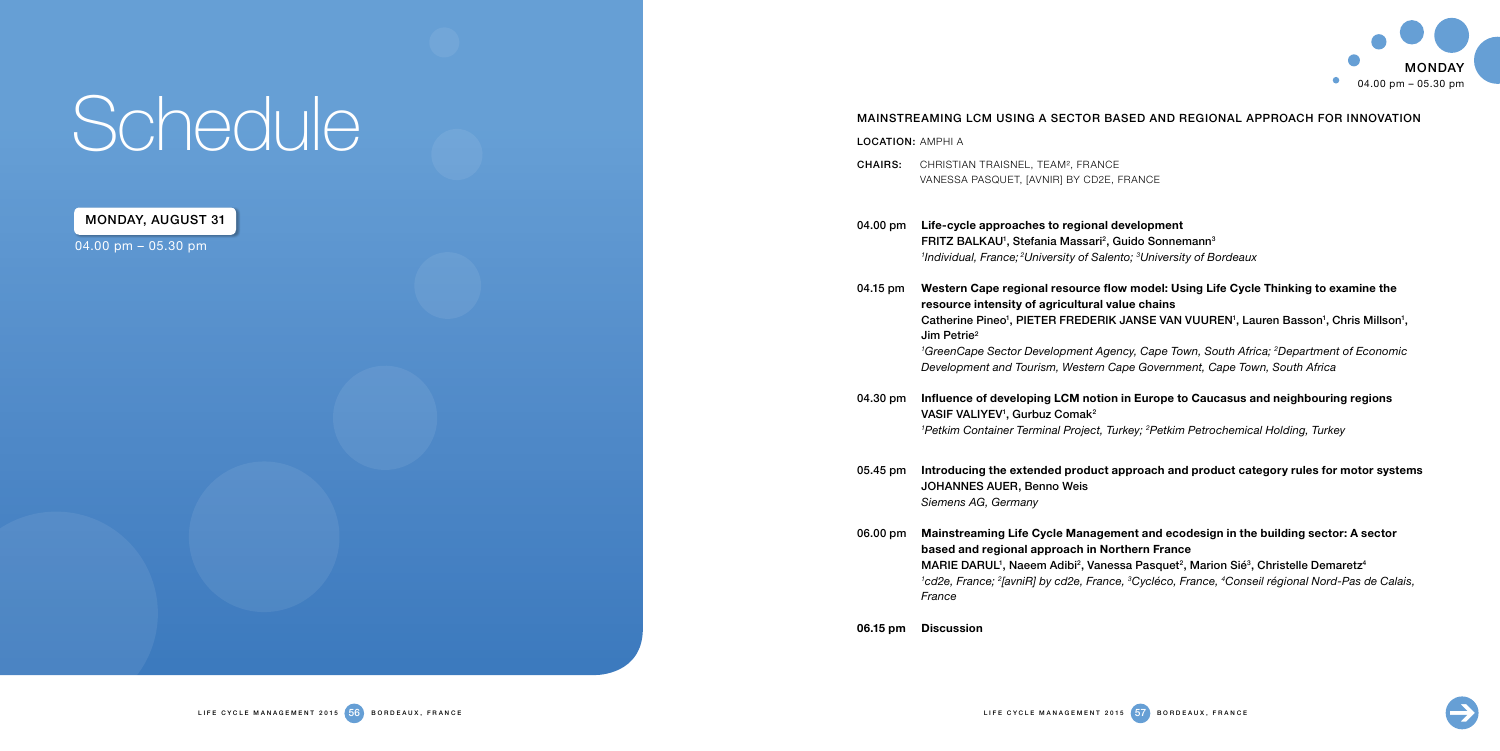CHAIRS: EDOUARD FOURDRIN, ADEME, FRANCE Jérôme PAYET, Cycleco, France

## Environmental footprinting and labeling: experiences with environmental programs

Location: AMPHI B

04.00 pm The PEPecopassport® program: An international sector-specific framework for Type III environmental declarations CAROLINE CATALAN<sup>1,6</sup>, Charlotte Ingold<sup>1,6,</sup> Jean-Michel Rossignol<sup>2,6</sup>, Serge Theoleyre<sup>3,6</sup>, Pierre-Yves Berthelemy<sup>4,6</sup>, Emmanuelle Briere<sup>5,6</sup>, Sophie Barbeau<sup>1,6</sup> 1 Nexans; 2Legrand; 3Schneider Electric; 4Groupe Atlantic; 5 Uniclima; 6PEP association

04.15 pm "Base IMPACTS ®": Setting up a database to support the French footprint program on mass market products Olivier RETHORE ADEME, France

- Chairs: Peter R. Saling, BASF SE, Germany Stéphane MOREL, RENAULT, France
- Dana Kralisch Friedrich-Schiller-University Jena, Germany
- Growing Economies through Capacity Building SANJEEVAN BAJAJ<sup>1</sup>, Sonia Valdivia<sup>2</sup>, Cássia Maria Lie Ugaya<sup>3</sup> Forum, Switzerland; 3Federal Technological University of Paraná, Brazil
- 04.30 pm Managing global supplies of technology metals: The Conflict-Free Sourcing Initiative Michael Rohwer<sup>1</sup>, STEVEN B YOUNG<sup>2</sup>
- between academy, industry and government in Sweden SARA PALANDER, Anna Wikström the Swedish Life Cycle Center/Chalmers University of Technology, Sweden
	- Guillaume Junqua<sup>9</sup> France; 9École des Mines d'Alès, France
- 05.15 pm Review of 5 years of cooperative life cycle management within the European coatings industry EMILIE CARASSO<sup>2</sup>, Max Sonnen<sup>1</sup> <sup>1</sup>Ecomatters, Netherlands; <sup>2</sup>CEPE, Belgium

04.30 pm The batteries Product Environmental Footprint: Environmental communication on batteries in BtB Clemence SIRET Saft, France

- 04.45 pm Investigating options for different compliance systems for Product Environmental Footprint (PEF) declarations Olivier Jan, Clément Tostivint, Marion Sarteel Deloitte, France
- 05.00 pm Product Carbon Footprint Study of Lenovo Laptop XUN GONG<sup>1</sup>, Hongzhi Tao<sup>1</sup>, Ge Tang<sup>1</sup>, Hongtao Wang<sup>2</sup>, Ping Hou<sup>3</sup> <sup>1</sup>Lenovo, China; <sup>2</sup>College of Architecture and Environment, Sichuan University, China; <sup>3</sup>IKE Envion mental Technology Co.,Ltd, China

05.00 pm Industrial chairs – a proven collaboration concept and promising perspective for industry and academia to commonly advance science and improve the management of life cycles RALPH ROSENBAUM<sup>1</sup>, Agata Sferratore<sup>2</sup>, Sebastien Louvet<sup>3</sup>, Pascal Dauthuille<sup>4</sup>, Perrine Languet<sup>s</sup>, Stéphane Le Pochat<sup>s</sup>, Catherine Macombe<sup>1</sup>, Carole Sinfort<sup>7</sup>, Claudine Basset-Mens<sup>8</sup>,

05.15 pm Discussion



Location: AMPHI C

Irstea, France; <sup>2</sup>Société du Canal de Provence, France; <sup>3</sup>BRL Group, France; <sup>4</sup>SUEZ Environment; 5 UCCOAR-Val D'Orbieu Group, France; 6EVEA, France; 7 Montpellier SupAgro, France; 8CIRAD,



## 04.00 pm From current practice to harmonized cross-sectorial Life Cycle Sustainability Assessment

# 04.15 pm Mainstreaming LC Thinking Worldwide – Building Critical Mass in Emerging and Rapidly

<sup>1</sup>Federation of Indian Chambers of Commerce and Industry (FICCI), India; <sup>2</sup>World Resources

<sup>1</sup>Conflict-Free Sourcing Initiative, Washington, DC, USA; <sup>2</sup>SEED, University of Waterloo, Canada

# 04.45 pm Collaborations to manage life cycles – identified values from a long lasting commitment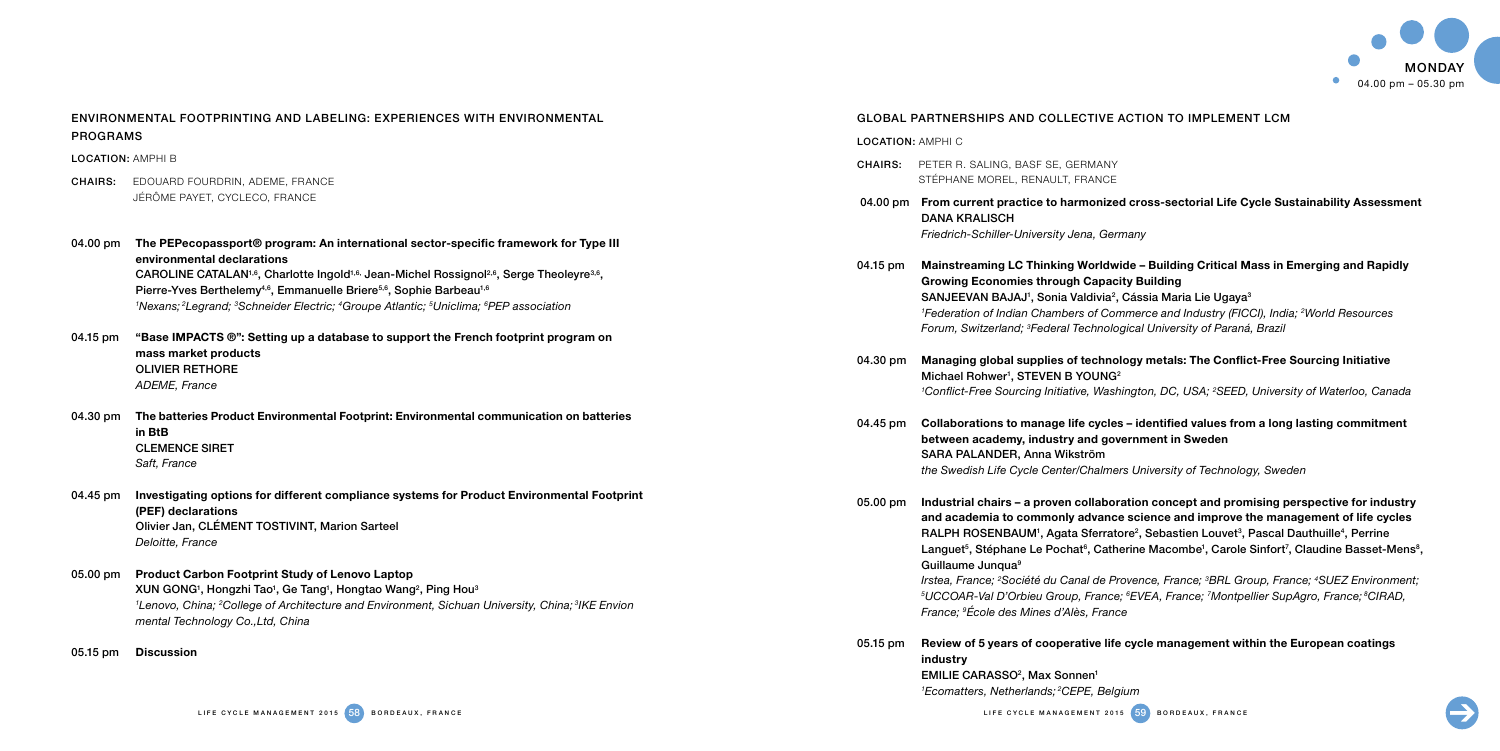- Chairs: Nicolas PERRY, Arts et Métiers I2M, France StEphane LE POCHAT, EVEA, France
- 04.00 pm A LCA-integrated mixed-integer multiobjective optimization platform for eco-design of conventional potable water plants and their life cycle networks ARAS AHMADI', Florin Capitanescu<sup>2</sup>, Ligia Barna', Enrico Benetto<sup>2</sup> Université de Toulouse, France; <sup>2</sup>Luxembourg Institute of Science and Technology, Environmental Research and Innovation (LIST/ERIN), Luxembourg
- 04.15 pm A tool for LCA and LCC of heat supply systems Kevin Michael Knecht, Rafael Peter Burri, Niko Heeren, Stefanie Hellweg ETHZ, Switzerland
- 04.30 pm Methodology for evaluating the sustainability of products and processes Application to alternative substitution techniques of chromium VI Claire Villemur<sup>1</sup>, Marion Delaire<sup>1</sup>, CAMILLE JUGY<sup>1</sup>, Sébastien Garnier<sup>2</sup>, Leslie Jacquemin<sup>2</sup> <sup>1</sup>Altran, Blagnac, France; <sup>2</sup>Altran Research, Blagnac, France
- 04.45 pm Development of a tool for Eco-designing AirFrame: LEAF Emmanuelle Schloesing<sup>1</sup>, AUGUSTIN CHANOINE<sup>1</sup>, Yannick Le Guern<sup>1</sup>, Gael Sarrieu<sup>2</sup> <sup>1</sup>Deloitte, France; <sup>2</sup>Airbus, France
- 05.00 pm Multi-criteria decision support for sustainable asset management and its application in the shipping sector  $\mathsf{STEFANIE~NIEKAMP^{1,2}},$  Ujjwal R Bharadwaj $^1$ , Jhuma Sadhukhan $^2$ , Marios Chryssanthopoulos $^2$ 1 TWI Ltd, Cambridge, United Kingdom; 2 University of Surrey, Guildford, United Kingdom
- 05.15 pm Water footprint calculation: Application to urban water cycle YWANN PENRU<sup>1</sup>, Delphine Antoniucci<sup>2</sup>, Maria José Amores Barrero<sup>3</sup>, Catherine Chevauché<sup>1</sup> <sup>1</sup>Suez Environnement, France; <sup>2</sup>Safège, France; <sup>3</sup>CETaqua, Spain

## Efficient and successful design methods and tools for sustainable industrial systems II

Location: ROOM E

- Chairs: guy castelan, PlasticsEurope, France Philippe Loubet, CyVi, ISM, Bordeaux INP, France
- via sewage systems. Application on chemicals of concern AURÉLIE GALLICE<sup>1</sup>, Morten Birkved<sup>2</sup>, Sébastien Kech<sup>1</sup> University of Denmark, Denmark
- 04.15 pm Integrated Analysis of Solvents for Adhesives Kabe<sup>3</sup>, Luiz Gustavo Ortega<sup>3</sup> <sup>1</sup>MACJEN, Brazil; <sup>2</sup>USP, Brazil; <sup>3</sup>Braskem, Brazil
- global manganese alloy industry <sup>1</sup>Hatch Ltd., Canada; <sup>2</sup>International Manganese Institute (IMnI), France
- 04.45 pm Preferable, profitable and possible the interplay between research approaches and Emma Rex, Johan Torén, Johanna Ulmanen, Johanna Berlin SP Technical Research Institute of Sweden, Sweden
- 05.00 pm Environmental Life Cycle Assessment of OEM Automotive Paint Shop Technologies Rebecca Glaspie, Jason Pierce, Josh Seeley Eastman Chemical Company, United States of America
- to the Circular Economy NICK COLEMAN<sup>1</sup>, Peter Hodgson<sup>1</sup>, Stuart Walker<sup>2</sup> <sup>1</sup>Tata Steel, United Kingdom; <sup>2</sup>University of Sheffield, United Kingdom



## LCM for chemicals and materials - II

Location: ROOM F

04.00 pm SewageLCI 1.0 – A first generation inventory model for quantification of chemical emissions 1 Veolia Research & Innovation, France; 2 Department of Management Engineering, Technical

# ANDRE MOREIRA CAMARGO<sup>1</sup>, Mariana Matera Veras<sup>2</sup>, Délcio Rodrigues<sup>1</sup>, Yuki Hamilton Onda

## 04.30 pm Unique LCA modeling approaches to developing process benchmarks and hotspots for the

JULIA DAVOURIE', Luke A. Westfall', Mohammed Ali', Catalina F. Gonzalez', Doreen Mc Gough<sup>2</sup>

industrial experience in finding common routes to more sustainable industrial systems

## 05.15 pm Life Cycle Assessment as a Tool for Understanding Material Efficiency Strategies relating

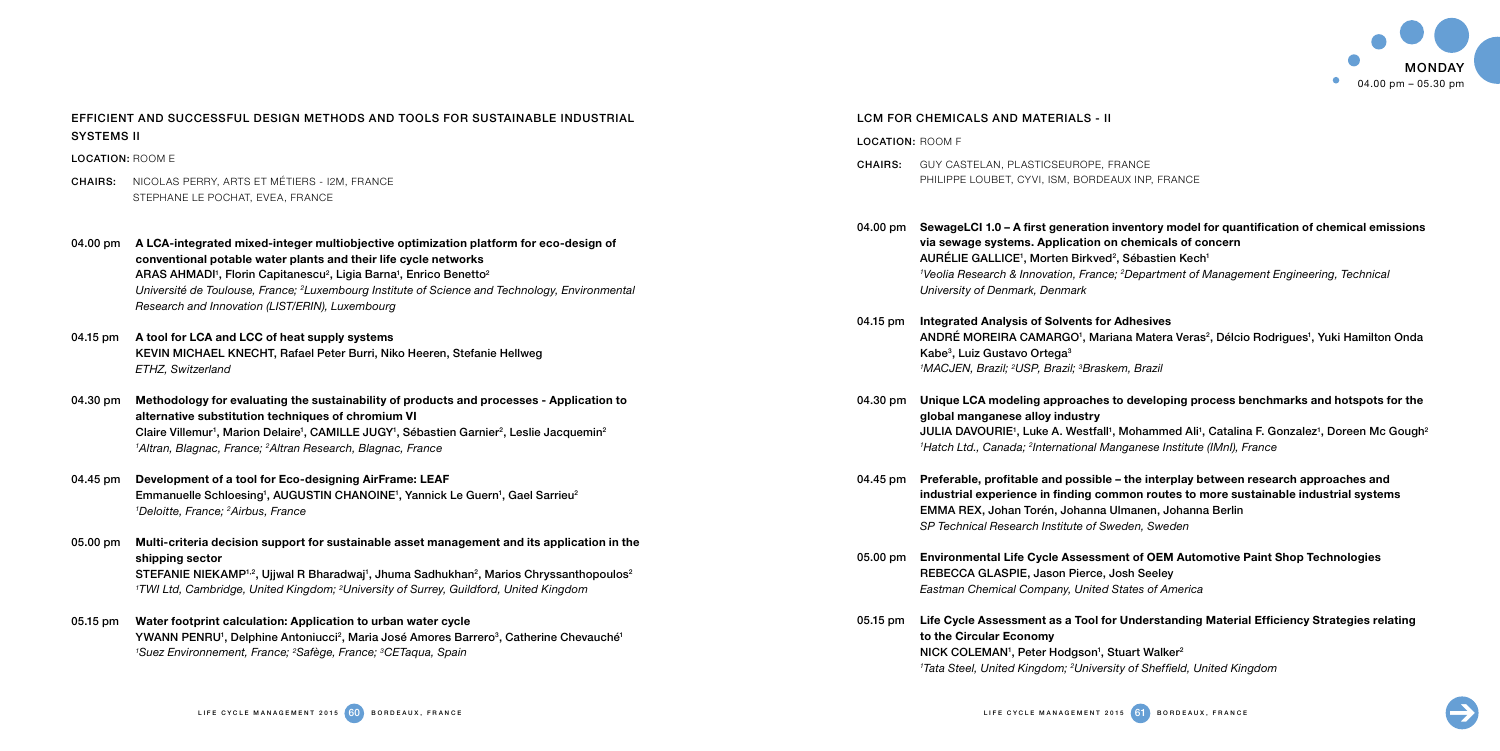09.00 am – 10.30 am

10.30 am – 11.00 am

11.00 am – 12.30 am

12.30 pm – 02.00 pm

TUESDAY, September 1: plenary session

Coffee break and poster session

LUNCH and poster session || Thematic lunch session by ADEME

## Business perspectives on LCM for sustainable value creation

LOCATION: AMPHI A

Moderator: Emmanuelle Aoustin, Quantis International



ue Montréal, Canada

of the ISO LCA family—launching the UNEP/SETAC ble Engineering, Technische Universitaet Berlin

to emission free mobility Refairs Product - Volkswagen AG

**Consortium** 

companies are creating excitement for integrated

| $09.00 \text{ am}$ | Welcome<br>Manuele Margni, CIRAIG - Polytechnique                                                                            |
|--------------------|------------------------------------------------------------------------------------------------------------------------------|
| 09.05 am           | Organizational LCA: The new member o<br>Life Cycle Initiative guidance document<br>Matthias Finkbeiner, Chair of Sustainable |
| 09.15 am           | Life-Cycle Engineering: The roadmap to<br>Stephan Krinke, Director Environmental A                                           |
| 09.40 am           | Life Cycle Thinking: Getting to Scale<br>Euan Murray, CEO at The Sustainability C                                            |
| 10.05 am           | Championing for sustainability: How co<br>sustainability                                                                     |



Urs Schenker, Senior Sustainability Specialist - Nestlé



TUESDAY, September 1: parallel sessions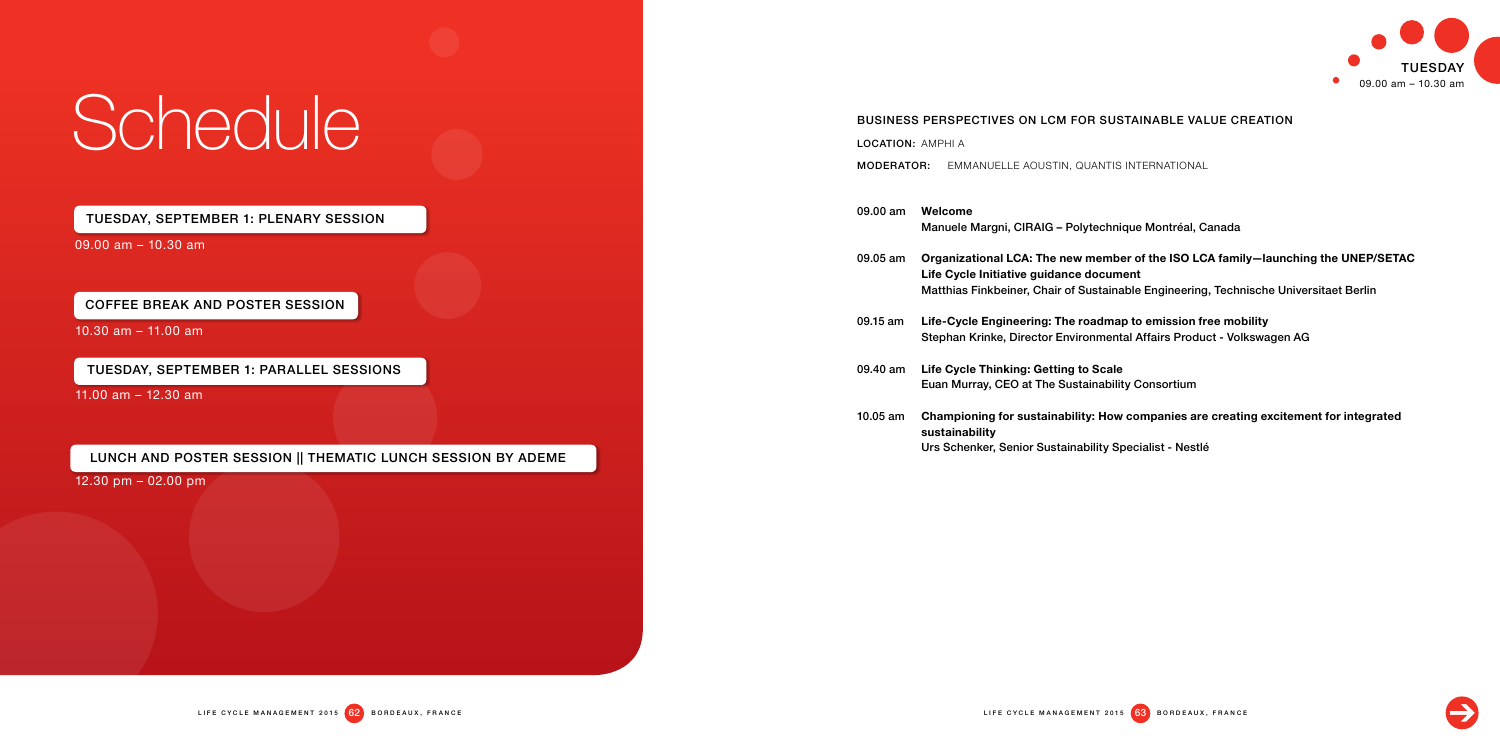| FROM PROJECTS TO PROCESSES TO IMPLEMENT LCM IN BUSINESS<br><b>LOCATION: AMPHI A</b> |                                                                                                                                                                                                                                                                                                                                                                                                                                                    |                    | INTEGRATING SOCIAL ASPECTS IN LCM<br><b>LOCATION: AMPHI B</b>                                                                                                                                                                                                                               |  |  |
|-------------------------------------------------------------------------------------|----------------------------------------------------------------------------------------------------------------------------------------------------------------------------------------------------------------------------------------------------------------------------------------------------------------------------------------------------------------------------------------------------------------------------------------------------|--------------------|---------------------------------------------------------------------------------------------------------------------------------------------------------------------------------------------------------------------------------------------------------------------------------------------|--|--|
|                                                                                     |                                                                                                                                                                                                                                                                                                                                                                                                                                                    |                    |                                                                                                                                                                                                                                                                                             |  |  |
| <b>CHAIRS:</b>                                                                      | MARTIN BAITZ, THINKSTEP, GERMANY<br>ELMAR ROTHER, EVONIK INDUSTRIES AG, GERMANY                                                                                                                                                                                                                                                                                                                                                                    | CHAIRS:            | BERNARD MAZIJN, INSTITUTE FOR SUSTAINABLE DEVELOPMENT & GENT UNIV<br>JEAN-PIERRE REVÉRET, CIRAIG, CANADA                                                                                                                                                                                    |  |  |
| 11.00 am                                                                            | From projects to processes in LCM - different companies - different pathways -<br>comparable necessities - consistent basis<br><b>MARTIN BAITZ</b><br>Thinkstep, Germany                                                                                                                                                                                                                                                                           | 11.00 am           | A comprehensive review of evaluation methods in social performance (T)<br>their potential for integration with leading CSR frameworks<br>SARA RUSSO GARRIDO <sup>1</sup> , Luce Beaulieu <sup>1</sup> , Jean-Michel Couture <sup>2</sup> , Julie Pare<br>Revéret <sup>1</sup>               |  |  |
| 11.15 am                                                                            | Inclusion of Life Cycle Concepts in Sustainability and CSR Guidelines for Indian Public<br><b>Sector Enterprises</b>                                                                                                                                                                                                                                                                                                                               |                    | <sup>1</sup> CIRAIG, Université du Québec à Montréal, Canada; <sup>2</sup> Groupe AGÉCO, Canada                                                                                                                                                                                             |  |  |
|                                                                                     | ASHOK KUMAR PAVADIA <sup>1</sup> , Sanjeevan Bajaj <sup>2</sup> , Archana Datta <sup>2</sup> , Sohini Gupta <sup>2</sup><br><sup>1</sup> Department of Public Enterprises, Ministry of Heavy Industries and Public Enterprises;<br><sup>2</sup> Federation of Indian Chambers of Commerce and Industry (FICCI), India                                                                                                                              | 11.15 am           | Materiality Analysis in the Value Chain using E-LCA and S-LCA for GRI G<br>Reporting<br>Pradeep Panigrahi <sup>1</sup> , Uday Gupta <sup>2</sup> , RAJESH KUMAR SINGH <sup>3</sup><br><sup>1</sup> Mahindra Sanyo Special Steel Pvt. Ltd.; <sup>2</sup> Mahindra Sanyo Special Steel Pvt. L |  |  |
| 11.30 am                                                                            | Good examples - of importance to influence not yet devoted to learn how to benefit from<br>the life cycle perspective<br>Johanna Spångberg <sup>1</sup> , Sara Palander <sup>2</sup> , Elisabeth Hochschorner <sup>3</sup> , ANNA WIKSTRÖM <sup>2</sup><br><sup>1</sup> Swedish University of Agricultural Sciences, Uppsala; <sup>2</sup> The Swedish Life Cycle Center,<br>Gothenburg; <sup>3</sup> KTH Royal Institute of Technology, Stockholm | 11.30 $\text{am}$  | Can organizational level strengthen the implementation of S-LCA?<br>JULIA MARTÍNEZ-BLANCO <sup>1,2</sup> , Annekatrin Lehmann <sup>1</sup> , Ya-Ju Chang <sup>1</sup> , Matthia<br><sup>1</sup> Technische Universität Berlin, Germany; <sup>2</sup> Inèdit Innovació SL, Spain             |  |  |
| 11.45 am                                                                            | Life Cycle Management and Sustainability as a Business Driver in the Value Chain: How to<br>make it happen<br><b>GERALD REBITZER, Fabio Peyer</b><br>Amcor, Switzerland                                                                                                                                                                                                                                                                            | $11.45$ am         | PSILCA - A new, comprehensive, interactive database for Product Social<br><b>Assessment</b><br>FRANZISKA EISFELDT, Andreas Ciroth<br>GreenDelta GmbH, Germany                                                                                                                               |  |  |
| 12.00 pm                                                                            | 12P <sup>3</sup> - Implementation of sustainability assessment as part of strategic innovation manage-<br>ment of a large specialty chemicals company<br><b>MARTIN KIRCHNER, Burkard Kreidler</b>                                                                                                                                                                                                                                                  | 12.00 $pm$         | Introducing Social Data in Ecoinvent - First results<br>CATHERINE BENOIT NORRIS <sup>1</sup> , Gregor Wernet <sup>2</sup> , Gregory Norris <sup>1</sup><br><sup>1</sup> New Earth, United States of America; <sup>2</sup> Ecoinvent center, Switzerland                                     |  |  |
| $12.15 \text{ pm}$                                                                  | Evonik Industries AG, Germany<br>Integrating Life Cycle Engineering into the automotive product development process<br>FLORIAN BROCH, Stephan Krinke<br>Volkswagen AG, Germany                                                                                                                                                                                                                                                                     | $12.15 \text{ pm}$ | LCSA methodological framework for a biorefinery case study: Norway ve<br>Clara Valente, Ingunn Saur Modahl, ANDREAS BREKKE<br>Ostfold Research AS, Norway                                                                                                                                   |  |  |



## VABLE DEVELOPMENT & GENT UNIVERSITY, BELGIUM

nethods in social performance (Type I) S-LCA and ng CSR frameworks , Jean-Michel Couture<sup>2</sup>, Julie Parent<sup>2</sup>, Jean-Pierre

## 11.15 using E-LCA and S-LCA for GRI G4 Sustainability

 $SH$  KUMAR SINGH $^3$ Mahindra Sanyo Special Steel Pvt. Ltd.; <sup>3</sup>Thinkstep, India

implementation of S-LCA? JULIA MARTINEZ-BLANCO<sup>1,2</sup>, Annekatrin Lehmann<sup>1</sup>, Ya-Ju Chang<sup>1</sup>, Matthias Finkbeiner<sup>1</sup> nèdit Innovació SL, Spain

## tive database for Product Social Impact Life Cycle

biorefinery case study: Norway versus USA REAS BREKKE

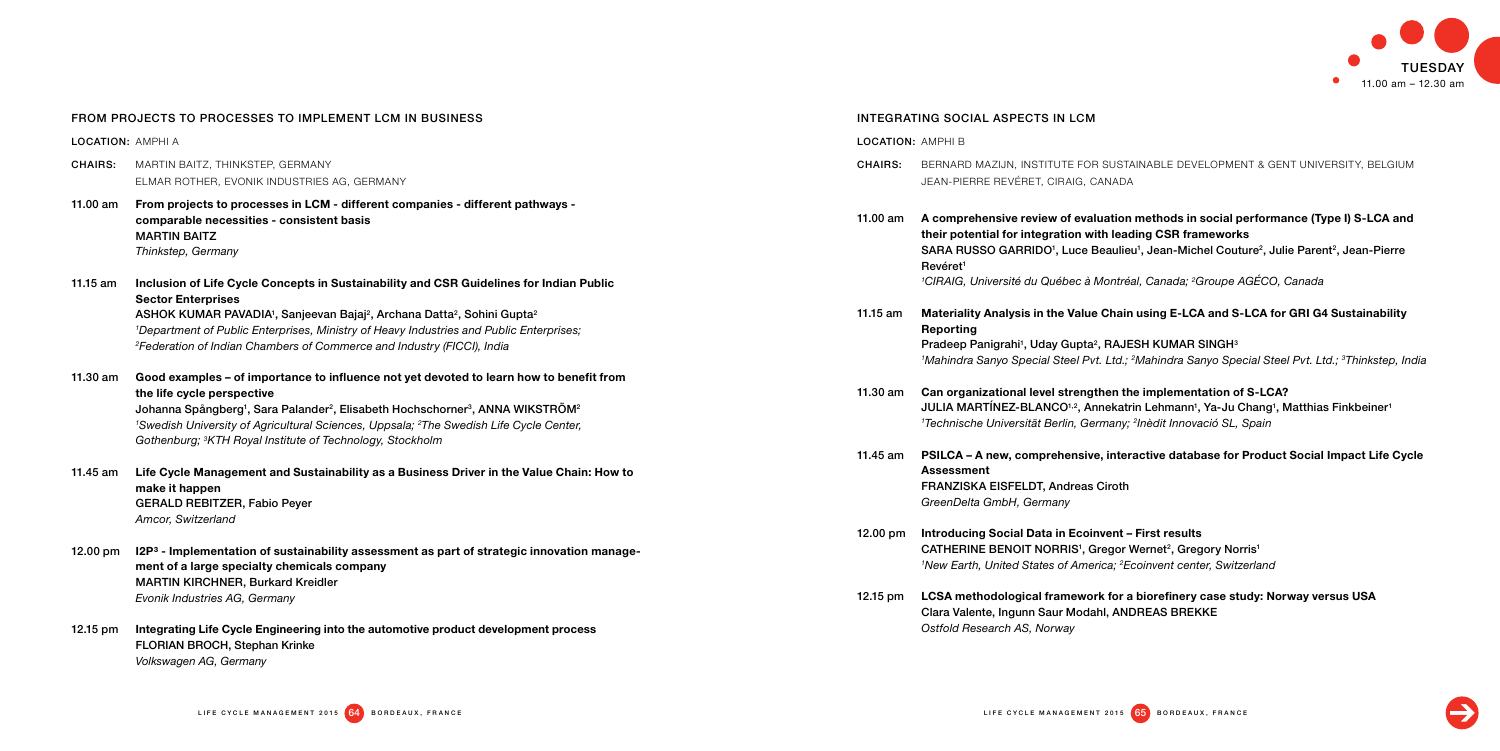## LCM in the electricity sector

LOCATION: AMPHI C

## 11.00 am Life Cycle Assessment of decommissioning a nuclear power plant MAXIMILIAN SEIER<sup>1,</sup>, Till Zimmermann<sup>2</sup> <sup>1</sup>TU Darmstadt, Germany; <sup>2</sup>University of Bremen, Germany

CHAIRS: Ben Amor, Université de Sherbrooke, Canada Anne PRIEUR-VERNAT, GDF SUEZ, France

- 11.15 am Novel life cycle assessment approaches for flexible electro-chemical energy storage <code>FLORIAN</code> BOSS<sup>1</sup>, Georg Markowz<sup>1</sup>, Anika Regett $^2$ , Timo Eickelkamp $^3$ 1 Evonik Industries AG, Germany; 2 Ffe - Forschungsstelle für Energiewirtschaft e.V., Germany; 3 E.ON Gas Storage GmbH, Germany
- 11.30 am Turning data-intensive life cycle framework into policy-relevant communication tools: the case of electricity systems Thomas Gibon, Francesca Verones, Edgar Hertwich Industrial Ecology Programme, Norwegian University of Science and Technology, Norway
- 11.45 am Life cycle assessment of the high voltage transmission system in Iceland Hildur B. Hrólfsdóttir<sup>1</sup>, ALEXANDRA KJELD<sup>2</sup>, Gyða M. Ingólfsdóttir<sup>2</sup>, Helga J. Bjarnadóttir<sup>2</sup> 1 The Icelandic transmission company Landsnet hf., Iceland; 2 EFLA Consulting Engineers, Iceland
- 12.00 pm GHG Emission and Energy Payback Time of AC Electricity Generated by SunPower® Oasis® Photovoltaic Power Plant LOÏC FRANCKE1, Marie-Sophie Armand1, Marissa Yao<sup>2</sup>, Craig Oeser<sup>2</sup> <sup>1</sup>TOTAL New Energies; <sup>2</sup>SunPower Corporation
- 12.15 pm SOLCA, a tool to assess environmental impacts of photovoltaic systems Paul Lautridou, JÉRÔME PAYET Cycleco, France

12.00 pm Resources & Ecosystem Services: capturing the loss of resources functional value in LCIA Manuele Margni<sup>1</sup>, Anne-Marie Boulay<sup>1</sup>, Vincent de Bruille<sup>1</sup>, Viêt Cao<sup>1</sup>, Olivier Jolliet<sup>2</sup>, Sormeh

<sup>1</sup>CIRAIG, Polytechnique Montréal, Canada; <sup>2</sup>School of Public Health, University of Michigan, USA;





Julie Raynaud<sup>2</sup>, YUKI HAMILTON ONDA KABE', Luiz Gustavo Ortega<sup>1</sup>, Neil McIndoe<sup>2</sup>

## Monetarisation: effective approaches to combine multiple dimensions of sustainability assessment

Location: ROOM E

11.30 am Eco-efficient recycling and (plastic) waste management based on Cost-Benefit Analyses

- CHAIRS: Jean-Francois VIOT, SOLVAY, France Philipp Preiss, European Institute for Energy Research, Germany
- 11.00 am Environmental Benefits & Costs of Polyethylene (PE) <sup>1</sup>Braskem, Brazil; <sup>2</sup>Trucost
- 11.15 am Monetarisation of environmental impacts in the new 2015 EPS version Bengt Anders Steen Chalmers University of Technology, Sweden
	- Harald Pilz Denkstatt GmbH, Austria
- MARK GOEDKOOP<sup>1</sup>, Dorothy Maxwell<sup>2</sup>
- Kashef Haghighi<sup>1</sup>, CÉCILE BULLE<sup>3</sup> 3CIRAIG, Univesité du Québec Montréal, Canada

## 11.45 am 130+ Swiss Army Knives that will solve all interpretation problems in impact assessment

<sup>1</sup>PRé Consultants, Netherlands, The; <sup>2</sup>Global View Sustainability Services Ltd, United Kingdom

12.15 pm Discussion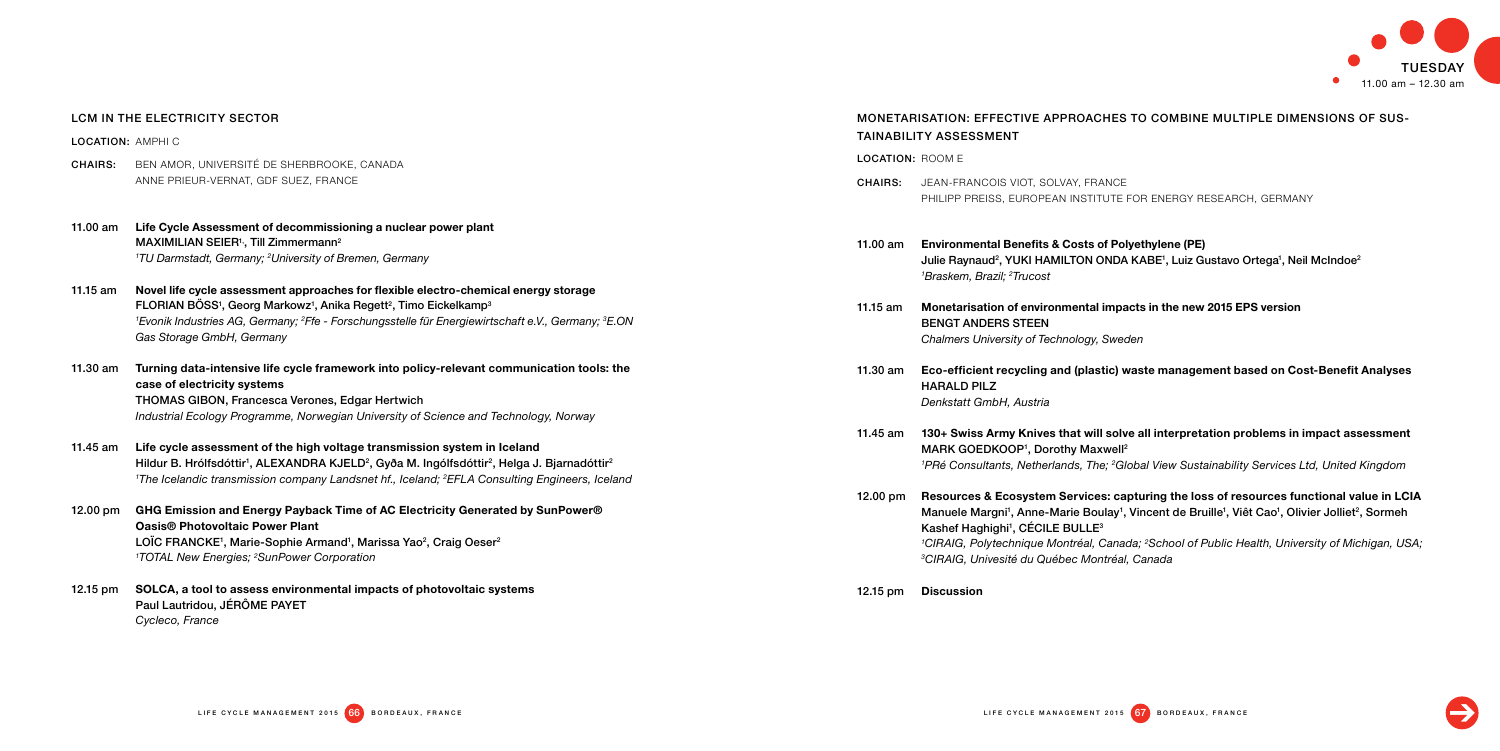## LCM and human toxicity evaluation

Location: ROOM F

11.15 am Life Cycle Management and toxicity assessment: Apples and Oranges; or two Sides of the same coin? MARK GOEDKOOP1, Lauren Heine<sup>2</sup>, Laura Golsteijn<sup>1</sup> <sup>1</sup>PRé Consultants; <sup>2</sup>Clean Production Action

- CHAIRS: Ralph Rosenbaum, Irstea, France Quentin de Hults, BASF, Belgium
- 11.00 am Life Cycle Assessment and risk assessment: Comparison based on products examples Guy Castelan PlasticsEurope

- 11.30 am Are the additional impact categories human toxicity, particulate matter formation and ionising radiation ready for uptake in the CEN standards EN 15804 and EN 15978? Presentation of the evaluation framework and intermediate evaluation results WAI CHUNG LAM', Katrien Boonen', Karen Allacker<sup>2</sup>, Carolin Spirinckx', Dieter De Lathauwer<sup>3</sup> <sup>1</sup>VITO, Belgium; <sup>2</sup>ASRO, KU Leuven, Belgium; <sup>3</sup>Federal public service, Health, Food chain safety and Environment, Belgium
- 11.45 am Life cycle considerations in assessing alternatives to substitute hazardous chemicals in consumer products Peter Fantke Quantitative Sustainability Assessment Division, Department of Management Engineering,

University of Denmark

12.00 pm ProScale - A proposal of new human toxicity indicator based on REACH data and applicable within life cycle management PETER R. SALING<sup>1</sup>, Fritz Kalberlah<sup>4</sup>, Eva Schminke<sup>2</sup>, Quentin de Hults<sup>1</sup>, Birgit Grahl<sup>3</sup> <sup>1</sup>BASF SE, Germany; <sup>2</sup>Thinkstep; <sup>3</sup>Integrahl, Heidekamp; <sup>4</sup>Research and Advisory Institute for hazardous substances (FoBiG), Freiburg

12.15 pm Discussion



|  |  | $\sim$ 100 $\mu$ |
|--|--|------------------|
|  |  |                  |
|  |  |                  |
|  |  |                  |
|  |  |                  |
|  |  |                  |
|  |  |                  |
|  |  |                  |
|  |  |                  |
|  |  |                  |
|  |  |                  |
|  |  |                  |
|  |  |                  |

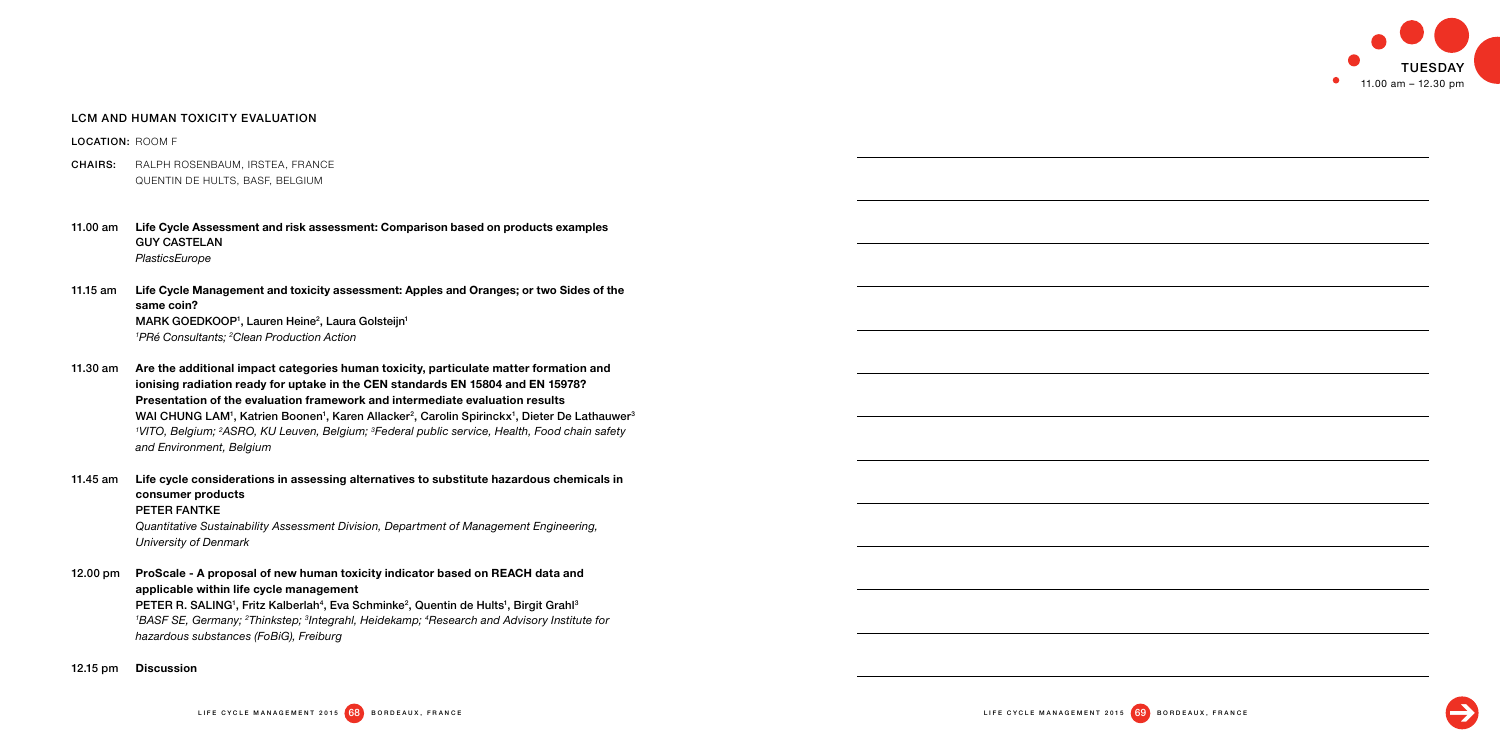02.00 pm – 03.30 pm

03.30 pm – 04.00 pm

## TUESDAY, september 1

## COFFEE break and poster session



## Making the life cycle metrics department more relevant in large organizations: from the Cellar to the Stage

Location: AMPHI A

JEAN-FRANCOIS VIOT<sup>1</sup>, Alain Wathelet<sup>2</sup>, Guy-Noël Sauvion<sup>3</sup>, Francoise Lartigue-Peyrou<sup>3</sup> 1 Solvay Research and Innovation, Eco-efficiency Evaluation 3E, Research & Innovation Centre, Paris; 2 Solvay Research and Innovation, Eco-efficiency Evaluation 3E, Research & Innovation Centre, Bruxelles; 3Solvay Research and Innovation, Eco-efficiency Evaluation 3E, Research &

- CHAIRS: Mark Goedkoop, PRé Consultants, Netherlands Alain Wathelet, Solvay, Belgium
- 02.00 pm Life Cycle Assessment management within the Solvay Group: a testimony Innovation Centre, Lyon
- 02.15 pm How to get LCA results out of LCA department in to the board room Anne Gaasbeek, Eric Mieras PRé Consultants, Netherlands
- 02.30 pm The Business Value of Life Cycle Approaches thinkstep and Johnson & Johnson Chris Peterson<sup>1</sup>, Al Iannuzzi<sup>2</sup>, JAMES FAVA<sup>1</sup> <sup>1</sup>Thinkstep, Canada; <sup>2</sup>Johnson & Johnson
- 02.45 pm Managing Sustainability in Innovation Projects Santana Roxo Braskem, Brazil
- implement the life cycle thinking and life cycle management Céline VERRAT, Géraldine Pinol TOTAL Marketing & Services, France
- 03.15 pm Discussion

Yuki Hamilton Onda Kabe, Luiz Gustavo Ortega, Aline Fernandes da Silva, Giancarlo

03.00 pm From LCA projects to life cycle management: The Total M&S's experiment of initiatives to

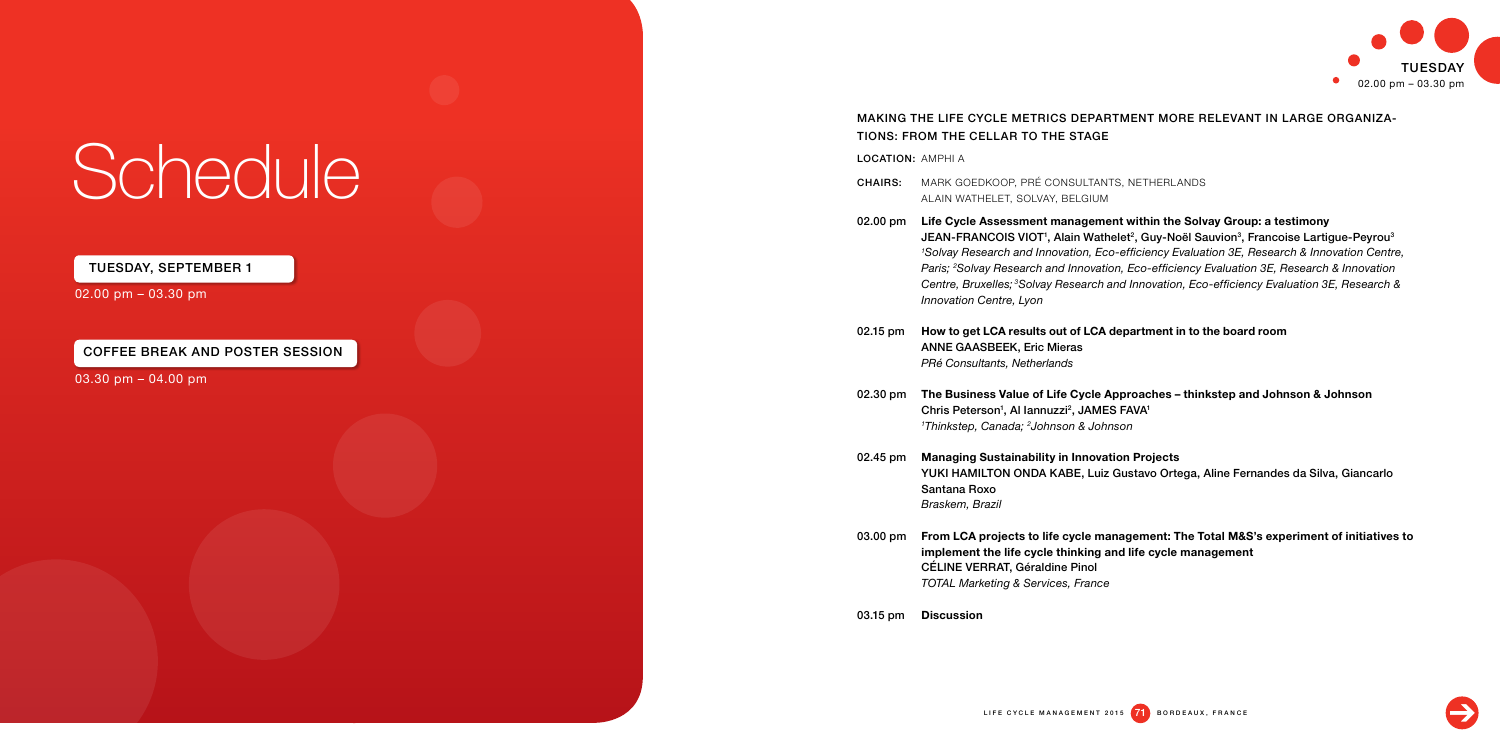- CHAIRS: Stephan Krinke, Volkswagen AG, Germany Ludovic Dariol, Airbus Defence and Space, France
- 02.00 pm LCA of InCar plus automotive solutions Jia-Uei Chan, Anna Meincke ThyssenKrupp Steel Europe, Germany
- 02.15 pm Life Cycle Design and Engineering Lab for Lightweight Concepts Christoph Herrmann, Christopher Schmidt, Alexander Kaluza, Sebastian Thiede, Tina Dettmer Technische Universität Braunschweig, Germany
- 02.30 pm An example of integration method of social aspect in the life cycle assessment of a product in automotive sector MARZIA TRAVERSO, Peter Tarne, Volkmar Wagner, Stefan Brattig, Ferdinand Geckeler BMW Group, Germany
- 02.45 pm Expanding the scope of transport emission inventories from well-to-wheel analyses to a life cycle assessment approach Kirsten Biemann, Frank Dünnebeil, Hinrich Helms, Julius Jöhrens, Claudia Kämper Institut für Energie- und Umweltforschung Heidelberg GmbH, Germany
- 03.00 pm Clarity leads to differentiation a novel approach to create value from LCA ERIC W. BISCHOF<sup>1</sup>, Bettina M. von Streit<sup>2</sup> <sup>1</sup>Bayer MaterialScience AG, Germany; <sup>2</sup>Bayer Technology Services GmbH, Germany

## LCM for transport and mobility - I

Location: AMPHI B

03.15 pm Discussion



|  |  |  |  | LCM IN THE ENERGY SECTOR |  |
|--|--|--|--|--------------------------|--|
|--|--|--|--|--------------------------|--|

LOCATION: AMPHI C

Sara Palander, the Swedish Life Cycle Center/Chalmers University of Technology,

- CHAIRS: Marc-Andree Wolf, maki Consulting, Germany **SWEDEN**
- 02.00 pm Life Cycle Assessment of Electricity Generation: The case of Mauritius RAVINA BRIZMOHUN<sup>1</sup>, Toolseeram Ramjeawon<sup>1</sup>, Adisa Azapagic<sup>2</sup> <sup>1</sup>University of Mauritius, Mauritius; <sup>2</sup>University of Manchester, UK
- 02.15 pm Environmental impacts from future deep geothermal power plants a parameterised, prospective LCA-cost model KARIN TREYER, Christian Bauer, Warren Schenler Paul Scherrer Institut, Switzerland
- MAURIZIO CELLURA<sup>1</sup>, Francesco Guarino<sup>1</sup>, Sonia Longo<sup>1</sup>, Giovanni Salemi<sup>2</sup> Italy; 2 Dipartimento Urbanistica, Assessorato Regionale Territorio e Ambiente, Regione Sicilia, Italy
- 02.45 pm Environmental due diligence of co2 capture technologies Anders Hammer Strømman NTNU, Norway
- 03.00 pm Carbon hotspot analysis of hydrogen energy carriers YUKI KUDOH, Naomi Kitagawa, Mai Murayama, Kiyotaka Tahara National Institute of Advanced Industrial Science and Technology, Japan
- 03.15 pm Discussion

02.30 pm Energy and environmental impacts of energy related products: The case study of a device for reducing natural gas consumption in the production of sanitary hot water 1 University of Palermo, Dipartimento di Energia, Ingegneria dell'Informazione e Modelli Matematici

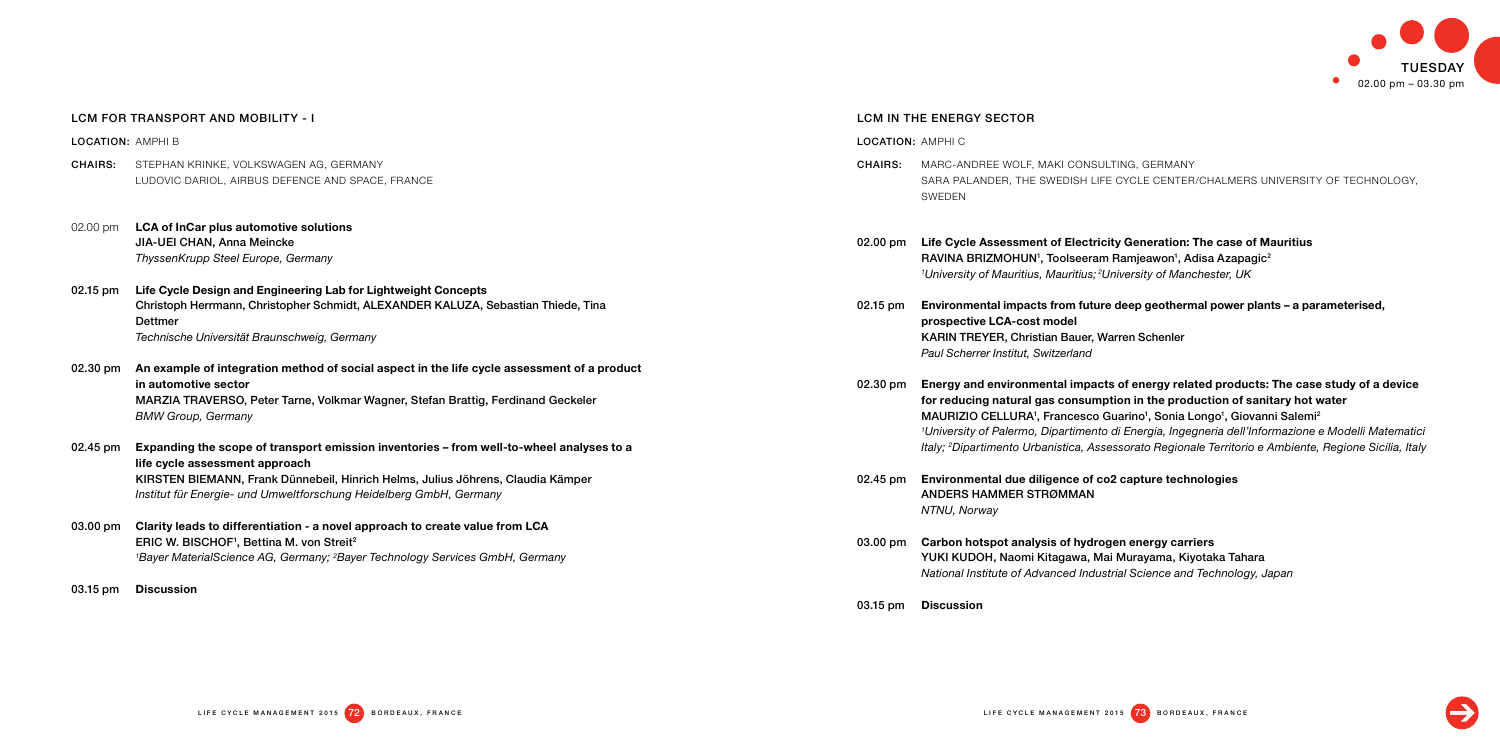ssandra Zamagni<sup>2</sup>, Marco Pierini<sup>1</sup> Department of Industrial Engineering, University of Florence, Italy; 2 Ecoinnovazione srl, Spin-off

> thods for proper sustainability assessment in LCM , STEPHAN PFISTER<sup>1</sup>, Andreas Ciroth<sup>2</sup> mbH, Berlin



03.15 pm Discussion

|                         | ORGANIZATIONAL LCA (OLCA) IS THE NEW TOOL FOR LCM                                                                                                                                                                                                                                                                                                                                                                                                                                                                                                      |                         | <b>WBCSD SOCIAL METRICS INITIATIVE</b>                                                                                                                                                                 |
|-------------------------|--------------------------------------------------------------------------------------------------------------------------------------------------------------------------------------------------------------------------------------------------------------------------------------------------------------------------------------------------------------------------------------------------------------------------------------------------------------------------------------------------------------------------------------------------------|-------------------------|--------------------------------------------------------------------------------------------------------------------------------------------------------------------------------------------------------|
| <b>LOCATION: ROOM E</b> |                                                                                                                                                                                                                                                                                                                                                                                                                                                                                                                                                        | <b>LOCATION: ROOM F</b> |                                                                                                                                                                                                        |
| <b>CHAIRS:</b>          | MATTHIAS FINKBEINER, TU BERLIN, GERMANY<br>ATSUSHI INABA, KOGAKUIN UNIVERSITY, JAPAN                                                                                                                                                                                                                                                                                                                                                                                                                                                                   | <b>CHAIRS:</b>          | KITRHONA CERRI, WBCSD, SWITZERLAND<br>JACOBINE DAS GUPTA - MANNAK, DSM, N                                                                                                                              |
| 02.00 pm                | Introduction + the OLCA guide launch                                                                                                                                                                                                                                                                                                                                                                                                                                                                                                                   | 02.00 pm                | Applying product related sustainability<br>of key materials for the automotive ind                                                                                                                     |
| $02.15 \text{ pm}$      | Launch and Roadtesting of the Guidance on Organizational LCA by the UNEP/SETAC Life<br><b>Cycle Initiative</b>                                                                                                                                                                                                                                                                                                                                                                                                                                         |                         | PETER TARNE <sup>1</sup> , Marzia Traverso <sup>1</sup> , Volkm<br><sup>1</sup> BMW Group, Germany; <sup>2</sup> Chair of Sustaina                                                                     |
|                         | Matthias Finkbeiner <sup>1</sup> , JULIA MARTINEZ-BLANCO <sup>1</sup> , Llorenc Mila-I-Canals <sup>2</sup> , Ana Quiros <sup>3</sup> , Atsushi<br>Inaba $4$                                                                                                                                                                                                                                                                                                                                                                                            |                         | Germany                                                                                                                                                                                                |
|                         | <sup>1</sup> TU Berlin, Germany; <sup>2</sup> UNEP, Paris, France; <sup>3</sup> Ecoglobal, Costa Rica; <sup>4</sup> Kogakuin University, Japan                                                                                                                                                                                                                                                                                                                                                                                                         | $02.15 \,\mathrm{pm}$   | <b>Product Social Impact Assessment of a</b><br>Lynn Bell <sup>1</sup> , Marzia Traverso <sup>2</sup> , Peter Saling                                                                                   |
| 02.30 pm                | <b>O-LCA study for Sustainable Procurement</b><br><b>KENJI OHASHI</b><br>SHISEIDO CO., LTD., Japan                                                                                                                                                                                                                                                                                                                                                                                                                                                     |                         | <sup>1</sup> The Goodyear Tire & Rubber Company, U<br>create chemistry, Germany; <sup>4</sup> PRé Consultai                                                                                            |
| $02.45 \,\mathrm{pm}$   | Developing a Carbon Footprint inventory for a regional network of municipalities<br>HOGNE NERSUND LARSEN <sup>1</sup> , Christofer Skaar <sup>1</sup> , Christian Solli <sup>1</sup> , Grete Rasmussen <sup>2</sup><br><sup>1</sup> Asplan Viak AS, Norway; <sup>2</sup> Fredrikstad kommune                                                                                                                                                                                                                                                           | $02.30 \,\mathrm{pm}$   | Social Metrics for chemical products<br>Isabelle Spiegel <sup>1</sup> , Andrea Brown <sup>2</sup> , KITRH<br><sup>1</sup> PwC, France; <sup>2</sup> WBCSD, Switzerland                                 |
| 03.00 pm                | Developing and testing common rules to quantify The Organisation Environmental<br><b>Footprint in Retail Sector</b><br>ROMAIN POIVET <sup>1</sup> , Vik Vets <sup>2</sup> , Lea Lim <sup>3</sup> , Steven Van Hemelryck <sup>4</sup> , Emilie Aubry <sup>5</sup> , Hanna Schreiber,<br>Paolo Masoni <sup>7</sup> , Martin Wildenberg <sup>8</sup> , François-Xavier Morvan <sup>9</sup> , Shela Flechter <sup>10</sup> , Sophie Giller <sup>11,</sup><br>Arnaud Brulaire <sup>12</sup> , Carole Dubois <sup>13</sup> , Sebastien Humbert <sup>13</sup> | $02.45 \,\mathrm{pm}$   | Social issues in the automotive sector:<br>application scene<br>LAURA ZANCHI <sup>1</sup> , Massimo Delogu <sup>1</sup> , Ales<br><sup>1</sup> Department of Industrial Engineering, Un<br>ENEA, Italy |
|                         | <sup>1</sup> ADEME, France; <sup>2</sup> Carrefour, France; <sup>3</sup> Carrefour, Belgique; <sup>4</sup> Colruyt Group; <sup>5</sup> Decathlon, France;<br><sup>6</sup> Umweltbundesamt, Autriche; <sup>7</sup> ENEA, Italie; <sup>8</sup> Global 2000, Autriche; <sup>9</sup> Kering, France; <sup>10</sup> Office<br>Depot, USA; <sup>11</sup> PERIFEM, France; <sup>12</sup> Picard, France; <sup>13</sup> Quantis, Suisse                                                                                                                        | $03.00 \text{ pm}$      | <b>Enhancing operational social LCA metl</b><br>Christopher Zimdars <sup>1</sup> , STEPHAN PFISTE<br><sup>1</sup> ETH Zurich, Switzerland; <sup>2</sup> GreenDelta Gn                                  |
| $03.15$ pm              | <b>Discussion</b>                                                                                                                                                                                                                                                                                                                                                                                                                                                                                                                                      | $03.15$ pm              | <b>Discussion</b>                                                                                                                                                                                      |



NETHERLANDS

**y assessment to identify hotspots in the production** lustry , Volkmar Wagner<sup>1</sup>, René Scheumann<sup>2</sup>, Matthias Finkbeiner<sup>2</sup> able Engineering, Technische Universität Berlin,

a Run On Flat Tire , Marzia Traverso<sup>2</sup>, Peter Saling<sup>3</sup>, David Woodyard<sup>1</sup>, JOAO FONTES<sup>4</sup> The Goodyear Tire & Rubber Company, United States of America; <sup>2</sup>BMW Group; <sup>3</sup>BASF SE - We ants, Netherlands

HONA CERRI<sup>2</sup>

## : Review of existing approaches and the social LCA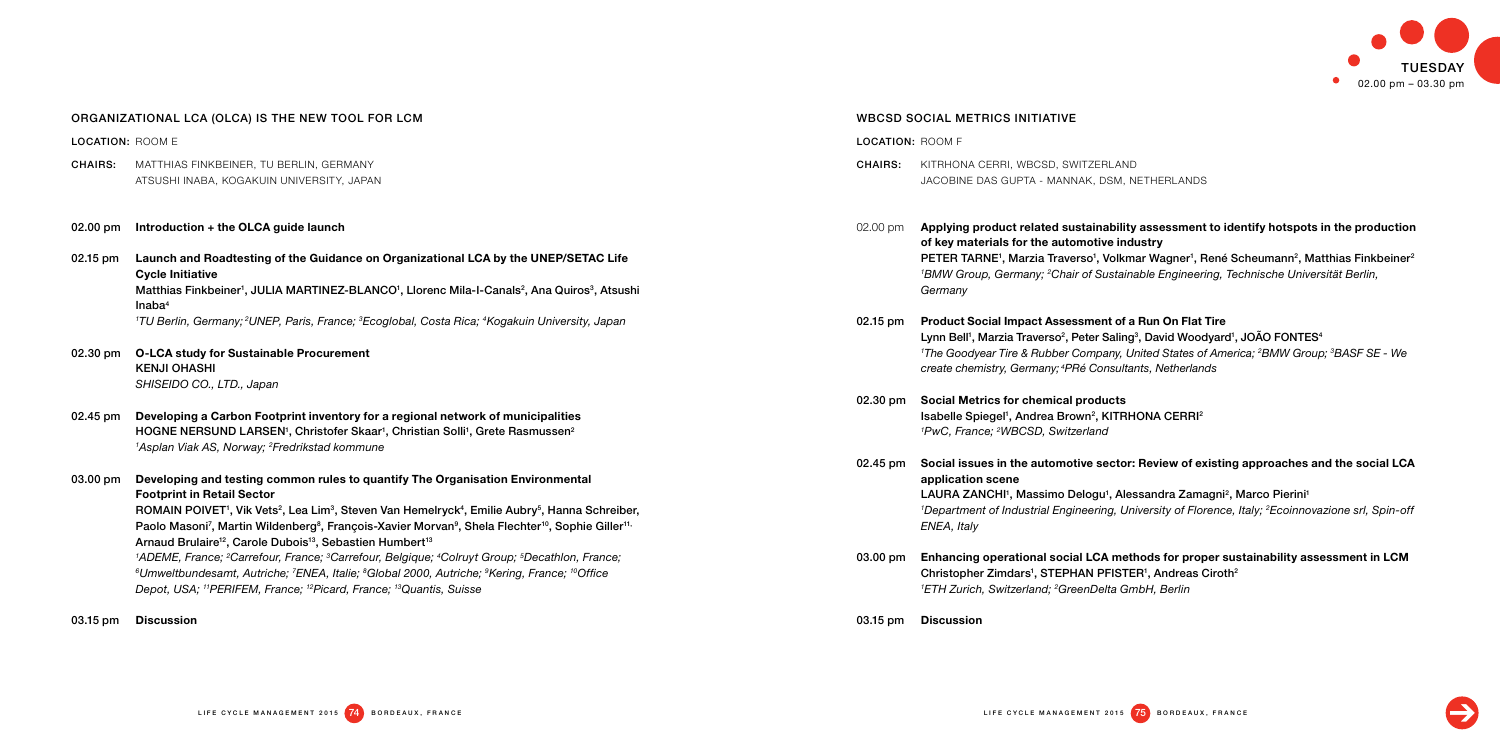04.00 pm – 05.30 pm



BURG INSTITUTE FOR ENVIRONMENTAL IT, GERMANY

04.00 pm The application of Life Cycle Management Capability Maturity Model at Freudenberg Non-

<sup>1</sup>Zwavel Environmental Consulting, South Africa; <sup>2</sup>National Cleaner Production Centre of South Africa

KENICHI NAKAJIMA<sup>1</sup>, Keisuke Nansai<sup>1</sup>, Ichiro Daigo<sup>2</sup>, Shinsuke Murakami<sup>2</sup>, Kazuyo Matsubae<sup>3</sup> <sup>1</sup>National Institute for Environmental Studies, Japan; <sup>2</sup>The University of Tokyo, Japan; <sup>3</sup>Tohoku

## TUESDAY, september 1

## Creating shared value and resource efficiency with LCM along the supply chain

LOCATION: AMPHI A

| CHAIRS: | MARTINA B. PROX. IFU HAMBURG. HAMBURG |
|---------|---------------------------------------|
|         | MARZIA TRAVERSO, BMW GROUP, GERMANY   |

## 04.30 pm Potential material efficiency improvements via PSS: The case study of a truck manufacturer

- Wovens South Africa Zubeida Zwavel Tassiem<sup>1</sup>; LEE-HENDOR RUITERS<sup>2</sup>
- 04.15 pm Linking the local consumption of nickel to global supply Chain University, Japan
- and one of its component suppliers DEREK LYLE DIENER, Anne-Marie Tillman Chalmers-Environmental Systems Analysis, Sweden
- 04.45 pm LCM knowhow in collective action and comprehensive metric: A booster for circular economy? STÉPHANE MOREL<sup>2,</sup>, Rémi Beulque<sup>1,2</sup> <sup>1</sup>Mines Paristech, France; <sup>2</sup>Renault sas, France
	- approaches for the use case of pedelecs Department Optimization, Germany
- and steer the portfolio based on sustainability needs in the value chain Talke Friederike Schaffrannek, Dr. Florian Feigs, Dr. Andreas Kicherer BASF SE, Germany



# 05.00 pm Sustainability Assessment of value creation processes in manufacturing – challenges and

René Scheumann<sup>1</sup>, Sabrina Neugebauer<sup>1</sup>, Ya-Ju Chang<sup>1</sup>, Kirana Wolf<sup>1</sup>, Johannes Seidel<sup>2</sup>, Sebastian Schenker<sup>3</sup>, Ralf Borndörfer<sup>3</sup>, Günther Seliger<sup>2</sup>, Matthias Finkbeiner<sup>1</sup>, NIKOLAY MINKOV<sup>1</sup> <sup>1</sup>Technische Universität Berlin, Chair of Sustainable Enigneering, Germany; <sup>2</sup>Technische Universität Berlin, Chair of Assembly Technology and Factory Management, Germany; <sup>3</sup>Zuse Institute Berlin,

05.15 pm "Sustainable Solution Steering": BASF's portfolio segmentation methodology to monitor

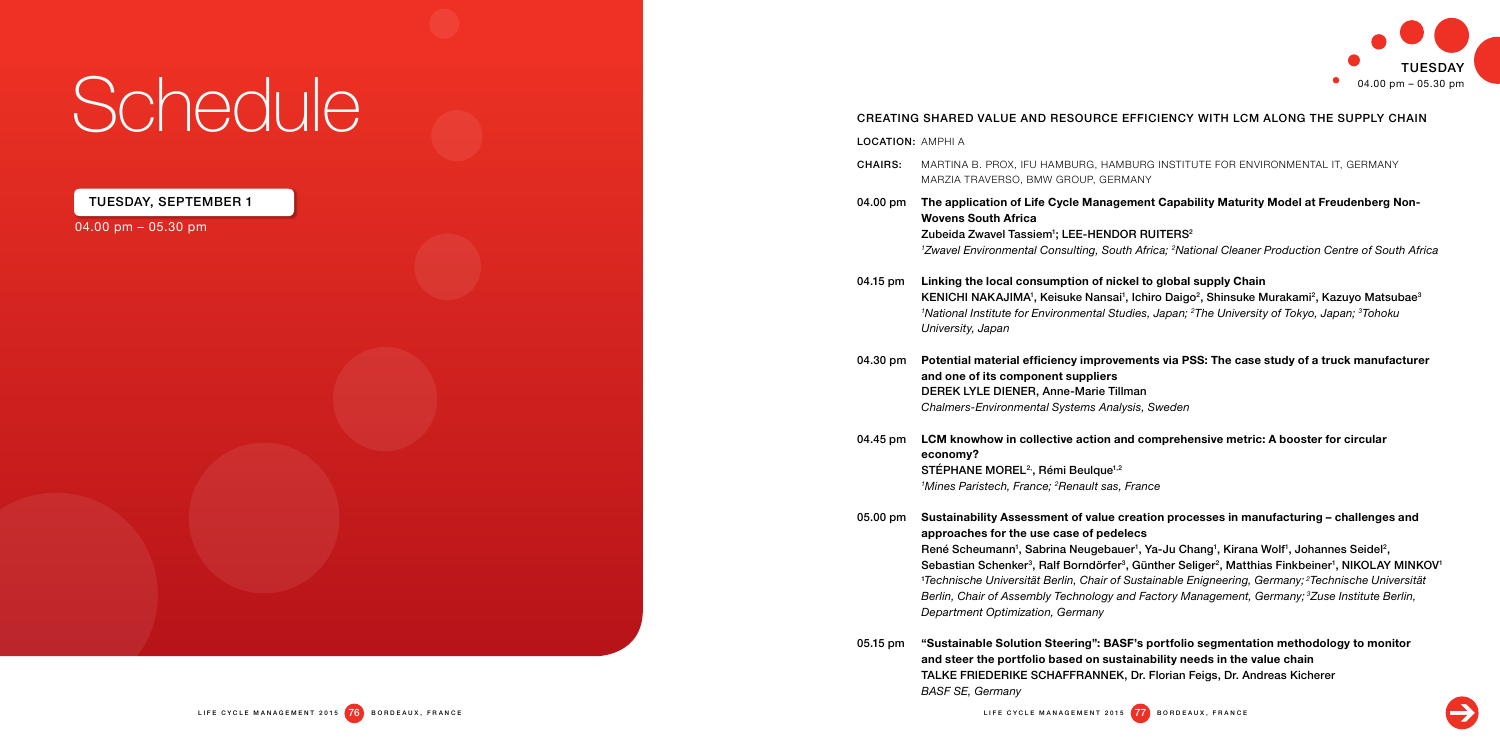## Generating data: LCA databases and datasets quality, assurance and

# **VERIFICATION** LOCATION: AMPHI C CHAIRS: Andreas Ciroth, GreenDelta, Germany Bruce Vigon, SETAC, United States of America 04.00 pm Developing a Quality Management System for LCA data sets – the case of the LCA-CIRAD platform for tropical products YANNICK BIARD<sup>1,2</sup>, Claudine Basset-Mens<sup>1,2</sup>, Cécile Bessou<sup>3,2</sup>, Thierry Tran<sup>4,2</sup>, Anthony  $B$ enoist $5,2$ <sup>1</sup>Cirad - UPR Hortsys - Montpellier - France; <sup>2</sup>ELSA - Montpellier - France; <sup>3</sup>Cirad - UPR Systèmes de Pérennes - Montpellier - France; <sup>4</sup>Cirad - UMR Qualisud - Bangkok - Thailande; <sup>s</sup>Cirad - UPR BioWooEB - Montpellier - France 04.15 pm Simplifying data creation and use in large LCI databases Gregor Wernet Ecoinvent, Switzerland 04.30 pm Transforming ecoinvent for fun and profit CHRISTOPHER L MUTEL Paul Scherrer Institute, Switzerland 04.45 pm Towards a global network of interoperable LCA databases LLORENÇ MILA I CANALS<sup>1</sup>, Anne Claire Asselin-Balencon<sup>1</sup>, Simon Liu<sup>2</sup>, Wesley Ingwersen<sup>3</sup>, Ted Macdonald<sup>4</sup> <sup>1</sup>UNEP, France; <sup>2</sup>USDA, Riverdale, Maryland 20737, USA; <sup>3</sup>U.S. Environmental Protection Agency, National Risk Management Research Laboratory, Cincinnati, OH, USA; 4 U.S. Environmental Protection Agency, Office of International Affairs, Washington D.C, 20460, USA

- 05.00 pm eFootprint / CLCD for LCA study and database development @ internet age Ping Hou<sup>1</sup>, HONGTAO WANG<sup>2</sup>, Yi Yang<sup>1</sup>
	- Brazilian soybeans <sup>1</sup>University of São Paulo - USP, Brazil; <sup>2</sup>Embrapa Environment, Brazil



1 IKE Envionmental Technology, College of Architecture and Environment, Sichuan University, China

## 05.15 pm Adapting of Life Cycle Inventories of agricultural products to regional contexts: The case of

CLAUDIA VON FRIHAUF<sup>1</sup>, Gil Anderi da Silva<sup>1</sup>, Marilia leda da S. Folegatti Matsuura<sup>2</sup>



## LCM for transport and mobility - II

|                | <b>LOCATION: AMPHI B</b>                                                                                                                                                                                                                                                                                                                                                                                                                                             |  |  |  |
|----------------|----------------------------------------------------------------------------------------------------------------------------------------------------------------------------------------------------------------------------------------------------------------------------------------------------------------------------------------------------------------------------------------------------------------------------------------------------------------------|--|--|--|
| <b>CHAIRS:</b> | STEPHAN KRINKE, VOLKSWAGEN AG, GERMANY<br>LUDOVIC DARIOL, AIRBUS DEFENCE AND SPACE, FRANCE                                                                                                                                                                                                                                                                                                                                                                           |  |  |  |
| 04.00 pm       | Leveraging IMDS to support environmental and risk analysis within the automotive supply<br>chain<br>THOMAS FRUEHBUSS <sup>1</sup> , Will Martin <sup>2</sup><br><sup>1</sup> Hewlett-Packard GmbH, Germany; <sup>2</sup> Granta Design Ltd., UK                                                                                                                                                                                                                      |  |  |  |
| 04.15 pm       | How to include noise impacts in car and lorry fleet management with ecological scarcity<br>2013<br>Rolf Frischknecht, Sybille Buesser Knoepfel, LAURA TSCHUEMPERLIN<br>treeze Ltd., Switzerland                                                                                                                                                                                                                                                                      |  |  |  |
| 04.30 pm       | New recycling technologies by Continental to improve the tire life cycle balance sheet<br>ANDREAS TOPP, Konstantin Efimov, Shreyas Naik<br>Continental Reifen Deutschland GmbH, Germany                                                                                                                                                                                                                                                                              |  |  |  |
| 04.45 pm       | Geopolitical related supply risk as a new indicator for sustainable supply chain<br>management under the life cycle sustainability assessment framework: The case of<br>electric vehicles<br>ESKINDER D. GEMECHU <sup>1</sup> , Guido Sonnemann <sup>1</sup> , Steven B. Young <sup>2</sup><br><sup>1</sup> CyVi, ISM, University of Bordeaux, France; <sup>2</sup> SEED, University of Waterloo, Canada                                                             |  |  |  |
| 05.00 pm       | Spatial distribution of LCA results for the use phase of extended range electric vehicles<br>Laura Brethauer <sup>1</sup> , Michael Baumann <sup>1</sup> , Elvira Ockel <sup>2,</sup> Sarah Homolka <sup>2</sup> , ULRIKE BOS <sup>1</sup><br><sup>1</sup> University of Stuttgart, Chair of Building Physics, Dept. Life Cycle Engineering (GaBi), Germany;<br><sup>2</sup> Fraunhofer Institute for Building Physics, Dept. Life Cycle Engineering (GaBi), Germany |  |  |  |
| 05.15 pm       | Evaluation of environmental impacts and cost development of future fuel cell drivetrains in<br>passenger cars<br>SIMONE I. EHRENBERGER, Enver Doruk Özdemir, Sebastian Gerner, Markus Keller<br>German Aerospace Centre, Germany                                                                                                                                                                                                                                     |  |  |  |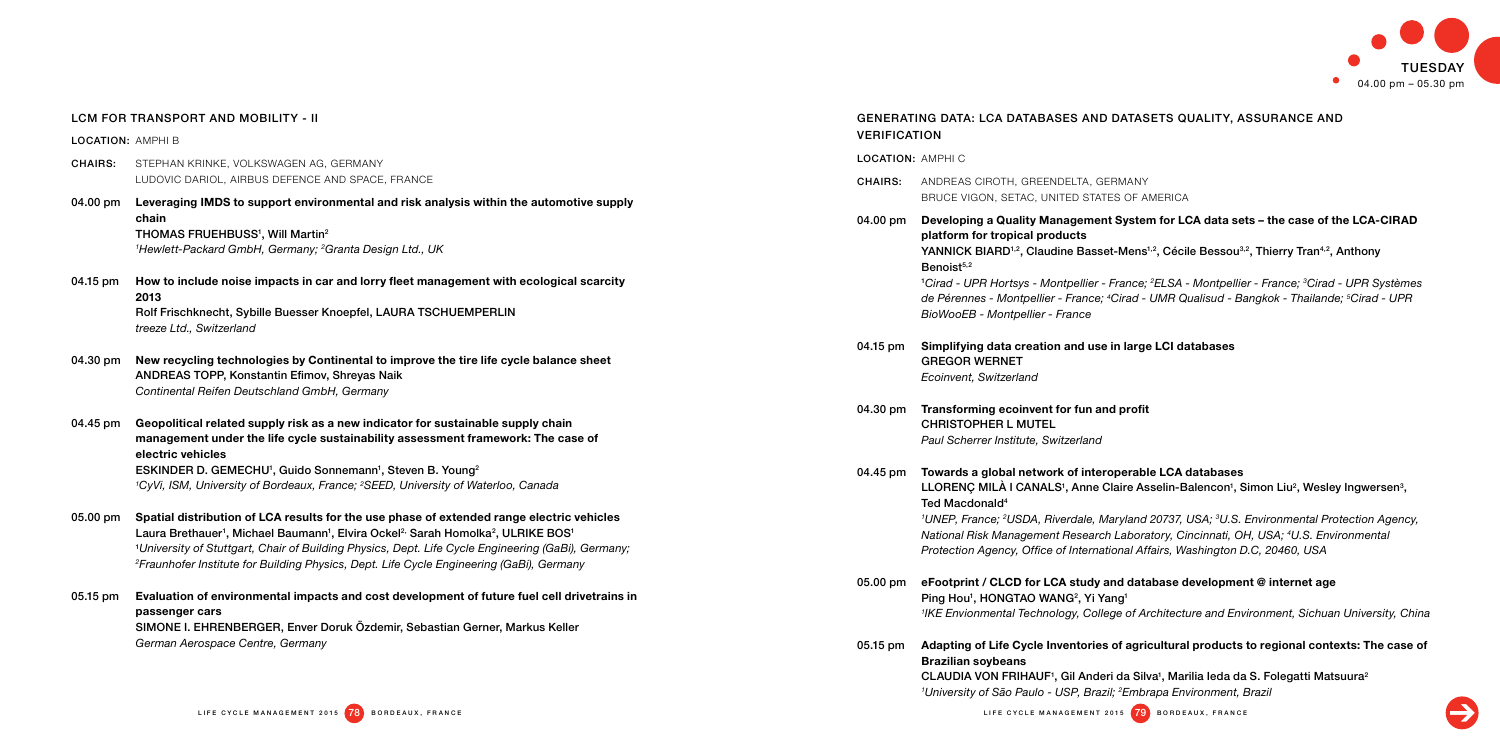|                         | QUANTIFYING AND COMMUNICATING AVOIDED EMISSIONS: PANEL AND DISCUSSION ON                                                                                                                                                                                                                                                                                   |                         | <b>WHAT PROCESS FROM RESEARCH TO PRACTICE?</b>                                                                                                                                                                                                                                                       |  |  |
|-------------------------|------------------------------------------------------------------------------------------------------------------------------------------------------------------------------------------------------------------------------------------------------------------------------------------------------------------------------------------------------------|-------------------------|------------------------------------------------------------------------------------------------------------------------------------------------------------------------------------------------------------------------------------------------------------------------------------------------------|--|--|
|                         | <b>STANDARDIZATION EFFORTS</b>                                                                                                                                                                                                                                                                                                                             | <b>LOCATION: ROOM F</b> |                                                                                                                                                                                                                                                                                                      |  |  |
| <b>LOCATION: ROOM E</b> |                                                                                                                                                                                                                                                                                                                                                            | <b>CHAIRS:</b>          | URS SCHENKER, NESTLÉ RESEARCH CENTER                                                                                                                                                                                                                                                                 |  |  |
| CHAIRS:                 | CYNTHIA EDEN CUMMIS, WRI, UNITED STATES OF AMERICA<br>WILLIAM P FLANAGAN, GENERAL ELECTRIC, UNITED STATES OF AMERICA                                                                                                                                                                                                                                       |                         | SANGWON SUH, UNIVERSITY OF CALIFORNIA,                                                                                                                                                                                                                                                               |  |  |
| 04.00 pm                | Assessment of Avoided Emissions of ICT Solutions and Organization<br>HIROKO IOKA, Seiya Yamazaki, Takafumi Hashitani<br>Fujitsu Ltd., Japan                                                                                                                                                                                                                | $04.00 \,\mathrm{pm}$   | Transferring LCA research into industry th<br>the Australian sugar industry<br><b>MARGUERITE A RENOUF</b><br>University of Queensland, Australia                                                                                                                                                     |  |  |
| 04.15 pm                | Guideline of estimating the contribution to the avoided emissions of products from life<br>cycle perspective<br>ATSUSHI INABA <sup>1</sup> , Shoichiro Tsuruta <sup>2</sup> , Maki Ogura <sup>3</sup> , Masaharu Motoshita <sup>4</sup><br>Kogakuin University; <sup>2</sup> Japan Environmental Management Association for Industry; <sup>3</sup> Pacific | 04.15 pm                | Call for action from chemical industry to et<br>ULLA LETINOIS <sup>1</sup> , Henk Bosch <sup>1</sup> , Isabelle Spe<br><sup>1</sup> DSM, Netherlands; <sup>2</sup> PwC, France; <sup>3</sup> WBCSD, 3                                                                                                |  |  |
| 04.30 pm                | Consultants, Co., LTD.; <sup>4</sup> Natioanal Institute of Advanced Industrial Science and Technology, Japan<br>Understanding the context of improvements - from greenwash to planet savers<br><b>JANNICK HOEJRUP SCHMIDT</b><br>2.-0 LCA consultants, Denmark                                                                                            | 04.30 pm                | Addressing thermal pollution in LCA: From<br>a research project<br>JEAN-BAPTISTE BAYART <sup>1</sup> , Justin Boucher <sup>2</sup> ,<br>Vargas <sup>1</sup> , Stephan Pfister <sup>2</sup> , Anne Prieur-Verna<br><sup>1</sup> Quantis, France; <sup>2</sup> ETH Zurich, Switzerland; <sup>3</sup> G |  |  |
| 04.45 pm                | Addressing the Avoided Emissions Challenge: Guidelines from the Chemical Industry<br><b>ANNEMARIE KERKHOF</b><br>Ecofys, Netherlands                                                                                                                                                                                                                       | 04.45 pm                | Enhancing transferability of a technology b<br>and industry stakeholders during data coll<br><b>ELISE NAVEAUX</b><br>CEA. France                                                                                                                                                                     |  |  |
| $05.00 \,\mathrm{pm}$   | Quantifying avoided emissions - big opportunities and big risks<br><b>GERALD REBITZER</b><br>Amcor, Switzerland                                                                                                                                                                                                                                            | 05.00 pm                | <b>SEARRCH - A converging scientific and state</b><br>for sustainability evaluation of Carbon fibe<br>ANNE-LAURE CADENE <sup>1</sup> , Leslie Jacquemin <sup>1</sup> ,<br>Sonnemann <sup>4</sup>                                                                                                     |  |  |
| $05.15 \text{ pm}$      | <b>Discussion</b>                                                                                                                                                                                                                                                                                                                                          |                         |                                                                                                                                                                                                                                                                                                      |  |  |

<sup>1</sup>Altran Research, France; <sup>2</sup>Université de Toulouse, France; <sup>3</sup>Toulouse Business School, France; 4CyVi, ISM, University of Bordeaux, France





ENTER, SWITZERLAND ORNIA, SANTA BARBARA, UNITED STATES OF AMERICA

try through customised LCA tools – an example from

y to environmental science le Speigel<sup>2</sup>, Andrea Brown<sup>3</sup> CSD, Switzerland

## From an industrial need to an operational tool through

ucher<sup>2</sup>, Dominique Corbisier<sup>3</sup>, Elsa Favrot<sup>3</sup>, Marcial Vernat<sup>3</sup> and; <sup>3</sup>GDF Suez, France

logy by joining efforts between concerned research ta collection and inventory building for LCA

nd stakeholders approach to design the framework on fibers reinforced polymer recycling industry , Leslie Jacquemin<sup>1</sup>, Catherine Azzaro-Pantel<sup>2</sup>, Luc Rouge<sup>3</sup>, Guido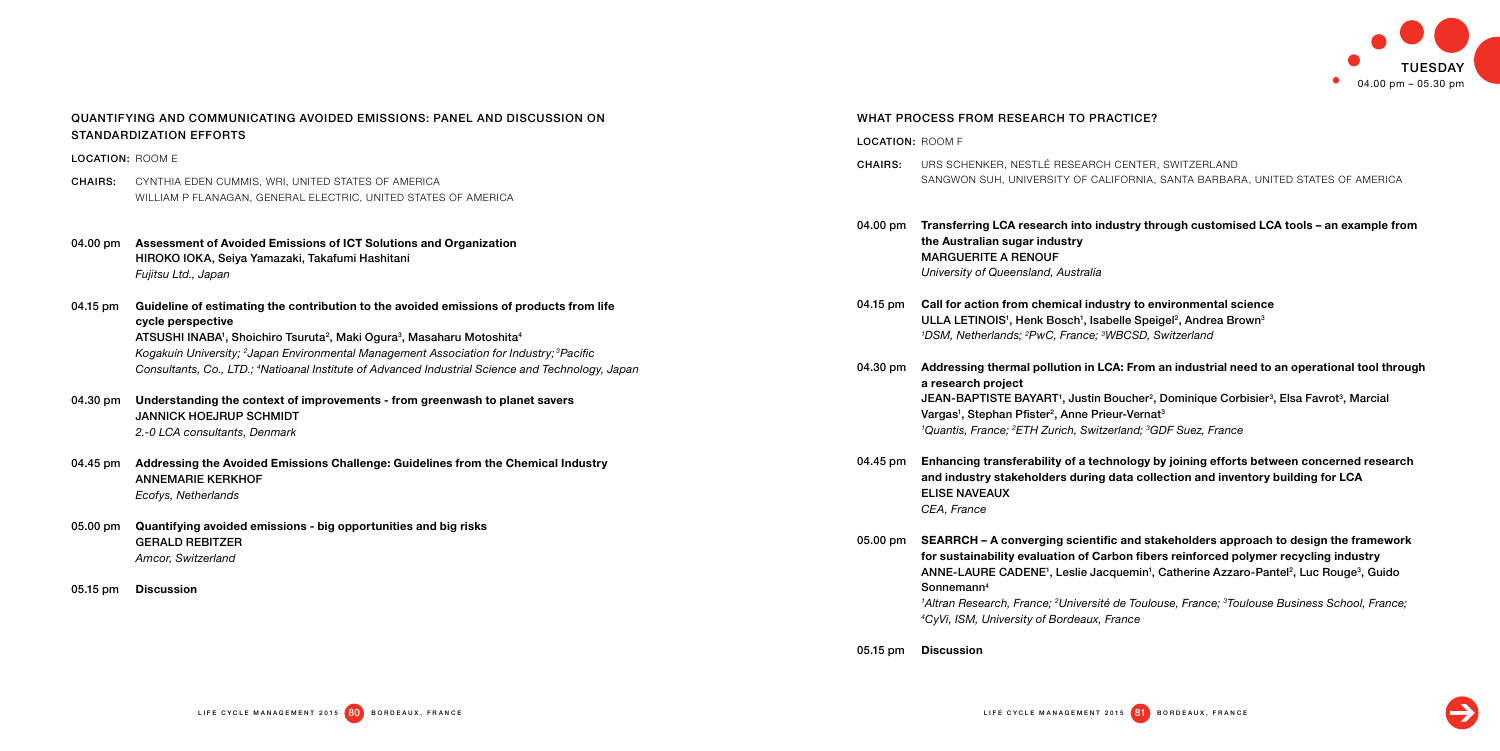09.00 am – 10.30 am

10.30 am – 11.00 am

- CHAIRS: Joan Rieradevall, universitat Autónoma de Barcelona, Spain Rocío Fernández Flores, ACCIONA Infraestructuras, Spain
	- approaches Asplan Viak AS, Norway
- 09.15 am Low-carbon buildings: How representative are LCA results at early design stages? DIEGO PEÑALOZA<sup>1</sup>, Nadia Al-Ayish<sup>2</sup> Institute, Sweden
- Alessio Mastrucci, Antonino Marvuglia, Enrico Benetto, Ulrich Leopold Luxembourg Institute of Science and Technology, Luxembourg
- resource availability PHILIPPE LOUBET<sup>1</sup>, Philippe Roux<sup>2</sup>
- FREDERIC BOURY<sup>1</sup>, Marie Darul<sup>2</sup> <sup>1</sup>Symoé, France; <sup>2</sup>cd2e, France

# **Schedule**

WEDNESDAY, september 2

Coffee break and poster session



## LCM for buildings: Materials and Design

LOCATION: AMPHI A

09.00 am Environmental impact considerations of building materials under different methodological

Christian Solli, Anne Sigrid Nordby, Mie Fuglseth, Oddbjørn Dahlstrøm, Christofer Skaar

<sup>1</sup>Technical Research Institute of Sweden, Sweden; <sup>2</sup>Swedish Cement and Concrete Research

09.30 am Life cycle assessment of urban housing stocks: Development of a GIS-based framework

09.45 am Modeling LCA of urban water systems: Public infrastructure management in link with water

<sup>1</sup>CyVi, ISM, Bordeaux INP, France; <sup>2</sup>UMR ITAP, pôle ELSA, Irstea Montpellier, France

10.00 am Are passive houses really efficient across the whole Life Cycle? Case study of environmen tal impacts induced by the choice of building materials in energetically efficient buildings



10.15 am Discussion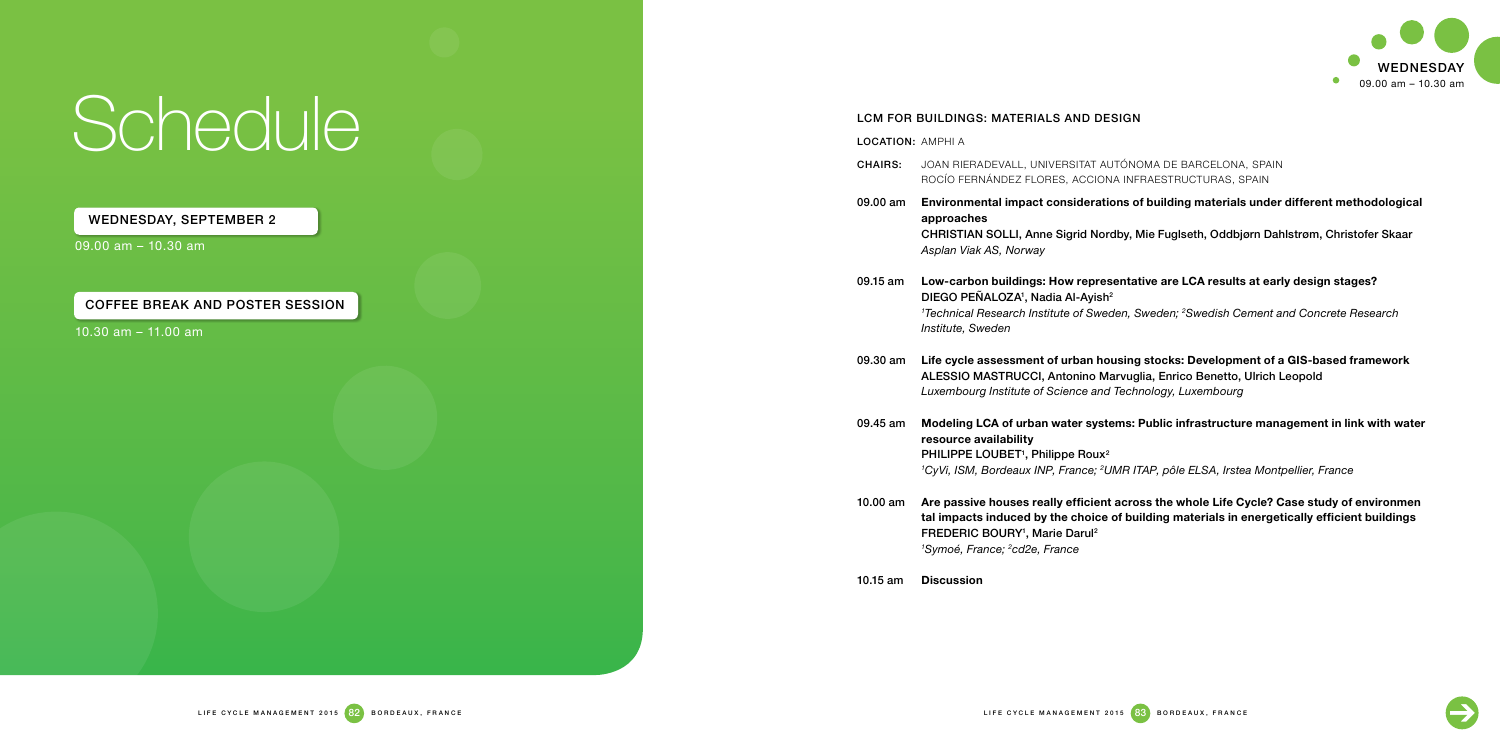Department of Economic Development and Tourism, , South Africa

**1** in policy , MATTHIAS FINKBEINER<sup>1</sup>, Clare Broadbent<sup>2</sup>, Russ T. Balzer<sup>3</sup> World Steel Association, Belgium; <sup>3</sup>WorldAutoSteel,

> le Management In Chile  $5^1$ , Nicolás Westenenk<sup>2</sup>, Sebastián Carvallo<sup>2</sup>, ANDRÉS

nal de Producción Limpia, Chile;

mparing domestic and imported food cky, Martina Alig, Gérard Gaillard



| FOSTERING THE IMPLEMENTATION OF LCA IN THE FOOD AND BEVERAGE SECTOR |                                                                                                                                                                                                                            | <b>MAINSTREAMING LCM IN PUBLIC POLICY - II</b> |                                                                                                                                                                                                                              |
|---------------------------------------------------------------------|----------------------------------------------------------------------------------------------------------------------------------------------------------------------------------------------------------------------------|------------------------------------------------|------------------------------------------------------------------------------------------------------------------------------------------------------------------------------------------------------------------------------|
| <b>LOCATION: AMPHI B</b>                                            |                                                                                                                                                                                                                            | <b>LOCATION: AMPHIC</b>                        |                                                                                                                                                                                                                              |
| <b>CHAIRS:</b>                                                      | SEBASTIEN HUMBERT, QUANTIS, SWITZERLAND<br>YING WANG, INNOVATION CENTER FOR U.S. DAIRY, UNITED STATES OF AMERICA                                                                                                           | <b>CHAIRS:</b>                                 | CLARE BROADBENT, WORLD STEEL ASSO<br>MICHELE GALATOLA, EUROPEAN COMMIS                                                                                                                                                       |
| 09.00 am                                                            | Chemistry meets Nutrition - Amino Acids as advanced technology to improve sustainability<br>of livestock production<br>MICHAEL BINDER, Viktoria Scherer, Ranjan Fletcher, Thomas Kaufmann<br>Evonik Industries AG, Germany | 09.00 am                                       | <b>Western Cape Regional Resource Flow</b><br><b>Analysis to Inform Public Policy</b><br>PIETER FREDERIK JANSE VAN VUUREN'<br>Chris Millson <sup>1</sup><br><sup>1</sup> GreenCape, Cape Town, South Africa; <sup>2</sup> De |
| 09.15 am                                                            | Life-cycle assessment on a starch facility in South Africa<br>KEVIN G. HARDING, Mpho Macingwane                                                                                                                            |                                                | Western Cape Government, Cape Town, S                                                                                                                                                                                        |
|                                                                     | Industrial and Mining Water Research Unit (IMWaRU), School of Chemical and Metallurgical<br>Engineering, University of the Witwatersrand, Johannesburg, South Africa                                                       | 09.15 am                                       | Promising options for integrating LCA in<br>Annekatrin Lehmann <sup>1</sup> , MATTHIAS FINKBI<br><sup>1</sup> Technische Universität Berlin, Germany; <sup>21</sup>                                                          |
| 09.30 am                                                            | Life Cycle Magagement and the U.S. dairy sustainability commitment: Assessing, measur-<br>ing, mitigating, and communicating the industry's environmental impact                                                           |                                                | <b>USA</b>                                                                                                                                                                                                                   |
|                                                                     | <b>YING WANG</b><br>Innovation Center for U.S. Dairy, United States of America                                                                                                                                             | 09.30 am                                       | Road to zero: Myth or reality?<br><b>HELENE TEULON, Gentiane Gastaldi</b><br>GINGKO 21, France                                                                                                                               |
| 09.45 am                                                            | Strengths and limitations of LCA in agricultural products eco-conception: Analysis of an                                                                                                                                   |                                                |                                                                                                                                                                                                                              |
|                                                                     | agro-ecological strategy in vine-growing<br>GILDAS MEVEL <sup>1</sup> , Pierre Compere <sup>1</sup> , Philippe Lorenzati <sup>2</sup><br><sup>1</sup> InVivo AgroSolutions, France; <sup>2</sup> Qualisol, France          | 09.45 am                                       | From Cleaner Production To Life Cycle<br>Cristián Emhart <sup>1</sup> , Alejandro Florenzano <sup>1</sup> , I<br>ROLÓN <sup>1</sup><br><sup>1</sup> Fundacion Chile, Chile; <sup>2</sup> Consejo Naciona                     |
| $10.00$ am                                                          | Addressing the complexity in LCM of food systems - an integrated approach                                                                                                                                                  |                                                |                                                                                                                                                                                                                              |
|                                                                     | ULF GUNNAR SONESSON, Katarina Lorentzon<br>SP Technical Research Institute of Sweden, Sweden                                                                                                                               | 10.00 am                                       | LCA in agricultural policy making: Com<br>THOMAS JAN NEMECEK, Maria Bystrick<br>Agroscope, Switzerland                                                                                                                       |
| 10.15 am                                                            | <b>Discussion</b>                                                                                                                                                                                                          | $10.15$ am                                     | <b>Discussion</b>                                                                                                                                                                                                            |
|                                                                     |                                                                                                                                                                                                                            |                                                |                                                                                                                                                                                                                              |



COCIATION, BELGIUM **IISSION** 

## w Model: Environmentally Extended Input Output

, Catherine B Pineo<sup>1</sup>, Lauren Basson<sup>1</sup>, Jim Petrie<sup>2</sup>,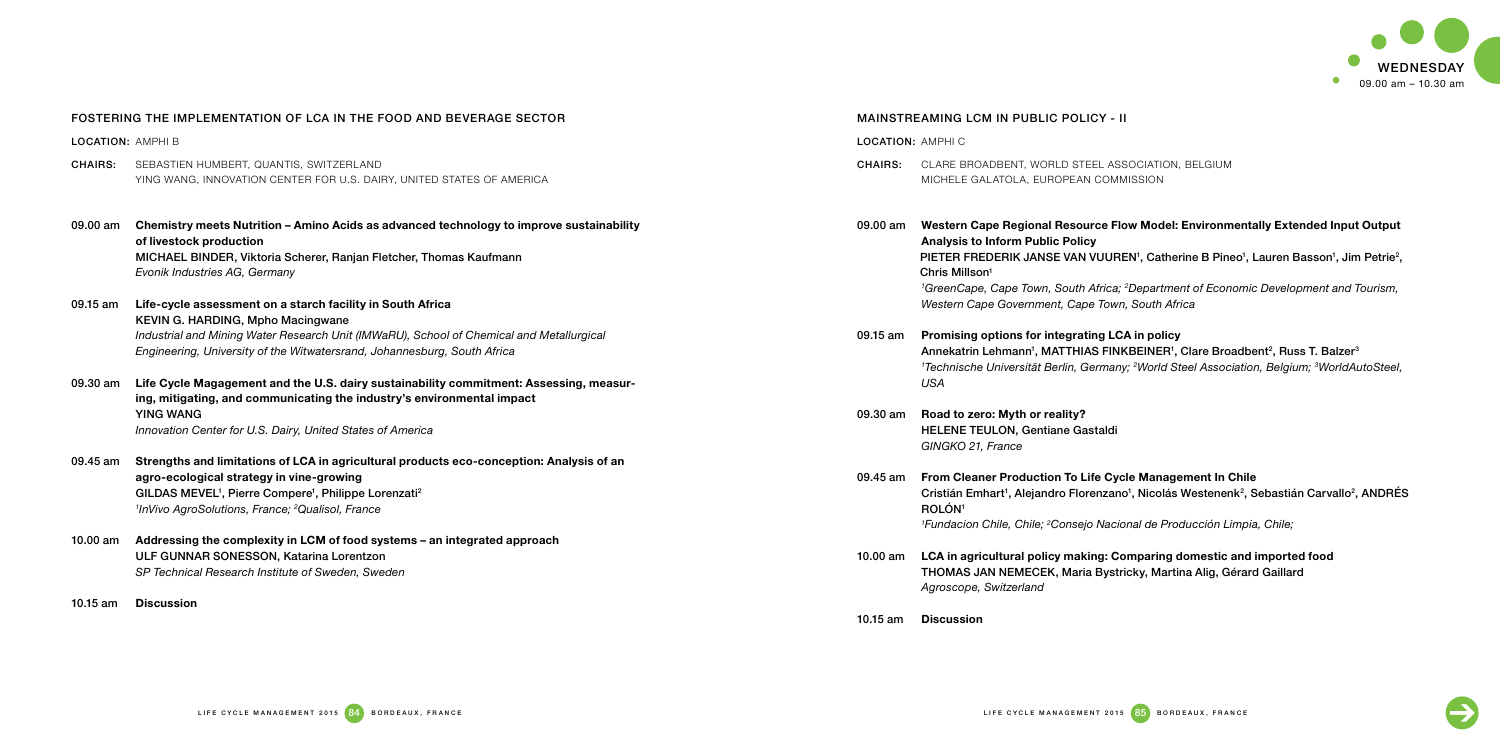## Practices for Hotspots Analysis and Product Sustainability

Location: ROOM E

CHAIRS: James Fava, Thinkstep, United States of America Mark Andrew Barthel, WRAP, United Kingdom

## 09.00 am Introduction to Hotspot Analysis & learnings from UNEP/SETAC Life Cycle Initiative's Mapping of Hotspot Analysis methodologies James Fava, Mark Barthel (Session chairs)

- CHAIRS: Philippe Osset, SCORELCA, France Jade GARCIA, SCORELCA, France
- 09.00 am How to integrate the spatial dimension in LCA Jade Garcia<sup>3</sup>, Cecile Beaudard<sup>3</sup> <sup>1</sup>IFP Energies nouvelles, France; <sup>2</sup>CIRAIG, Canada; <sup>3</sup>SCORELCA, France
- 09.15 am Initial specification of data quality in LCA <sup>1</sup>RDC Environment, Belgium; <sup>2</sup>Maki Consulting, Germany; <sup>3</sup>SCORE LCA, France
- 09.30 am Circular economy: Concepts and evaluation methods Guillaume Masard<sup>4</sup>, Cécile Beaudard<sup>1</sup>, Jade Garcia<sup>1</sup>
- 09.45 am Coupling GIS and LCA. What are the possible outcomes for companies? Jade Garcia<sup>2</sup>

09.15 am The use of life cycle approaches in industry – Experiences, best practices and open questions from various sectors Florian Ansgar Jaeger<sup>1</sup>, Lea Maria Kemper<sup>2</sup>, Martin Kirchner<sup>3</sup>, Stephan Krinke<sup>4</sup>, NIKOLAJ OTTE<sup>5</sup>, Peter Saling<sup>6</sup>, Urs Schenker<sup>7</sup>, Daniel Schleifer<sup>8</sup>, Diederik Schowanek<sup>9</sup>, Bettina M. von Streit<sup>10</sup> 1 Siemens AG; 2 Beiersdorf AG; 3Evonik Industries AG; 4 Volkswagen AG; 5 Henkel AG & Co. KGaA; <sup>6</sup>BASF SE; <sup>7</sup>Nestlé Research Center; <sup>s</sup>ThyssenKrupp AG; <sup>9</sup>Procter & Gamble; 1ºBayer Technology Services GmbH

9.30 am Session chairs will facilitate the solicitation of input from the audience on questions raised by the speakers and their own questions from their work of Mapping of Hotspot Analysis Approaches in collaboration with UNEP



CECILE QUERLEU<sup>1</sup>, Laure Patouillard<sup>1,2</sup>, Cecile Bulle<sup>2</sup>, Dominique Maxime<sup>2</sup>, Valerie Patreau<sup>2</sup>,

Isabelle Descos<sup>1</sup>, BERNARD DE CAEVEL<sup>1</sup>, Marc Andree Wolf<sup>2</sup>, Cécile Beaudard<sup>3</sup>, Jade Garcia<sup>3</sup>

BENOÎT VERZAT<sup>2</sup>, Charlotte Thevenet<sup>4</sup>, Marcial Vargas Gonzales<sup>3</sup>, Ariane Bussard<sup>4</sup>, <sup>1</sup>SCORELCA, France; <sup>2</sup>QUANTIS Lyon, France; <sup>3</sup>QUANTIS Paris, France; <sup>4</sup>SOFIES SAS, FRANCE

Florent Fabien Querini<sup>1</sup>, ELORRI IGOS<sup>1</sup>, Alessio Mastrucci<sup>1</sup>, Enrico Benetto<sup>1</sup>, Cécile Beaudard<sup>2</sup>,

<sup>1</sup>Luxembourg Institute of Science & Technology (LIST), Luxembourg; <sup>2</sup>SCORELCA, France



## How collaborative research on Life Cycle may improve LCA practices for businesses: SCORELCA feedback

Location: room f

10.00 am Discussion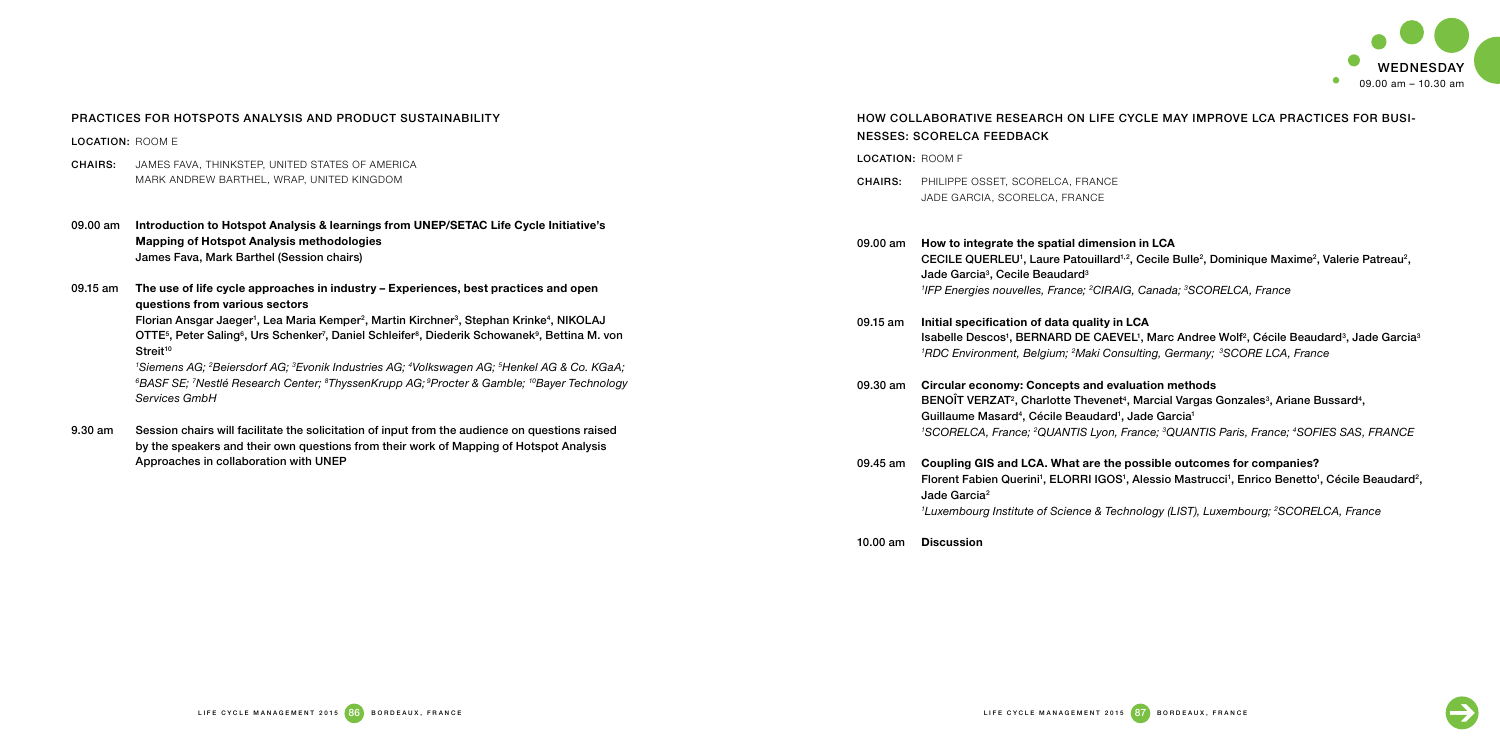

11.00 am – 12.30 pm

LUNCH AND POSTER SESSION || THEMATIC LUNCH SESSION BY QUANTIS

12.30 pm – 02.00 pm

# **Schedule**

WEDNESDAY, september 2



## Dealing with food waste in LCA and LCM

LOCATION: AMPHI A

CHAIRS: Steven B Young, University of Waterloo, Canada Martin Baitz, thinkstep, Germany

11.00 am ONE TWO WE – Life cycle management in canteens together with suppliers, customers and

| .00 am | <b>ONE TWO WE - Life cycle managemer</b> |
|--------|------------------------------------------|
|        | quests                                   |
|        | NIELS JUNGBLUTH, Regula Keller           |
|        | ESU-services Ltd., Switzerland           |
|        |                                          |

11.15 am Quantification of environmental impacts (carbon footprint, water footprint and land use) of

<sup>1</sup>University of Arkansas, United States of America; <sup>2</sup>National Cattlemen's Beef Association, United



- lost and wasted food at global level Olivier Jan, Clément Tostivint, Perrine Lavelle Deloitte, France
- 11.30 am LCM for Food and Beverages Daesoo Kim<sup>1</sup>, GREG THOMA<sup>1</sup>, Shalene McNeill<sup>2</sup> States of America
- 11.45 am Evaluating food waste prevention strategies by means of Input-Output LCA Massimo Pizzol, Manuel Campos, Paulo Silva, JANNICK SCHMIDT Aalborg University, Denmark
- 12.00 am Food wastage prevention: What are we really avoiding? an LCA-based approach Alba Cánovas Creus, Anna Bernstad, Rogerio Valle SAGE/COPPE/UFRJ, Brazil

12.15 am Discussion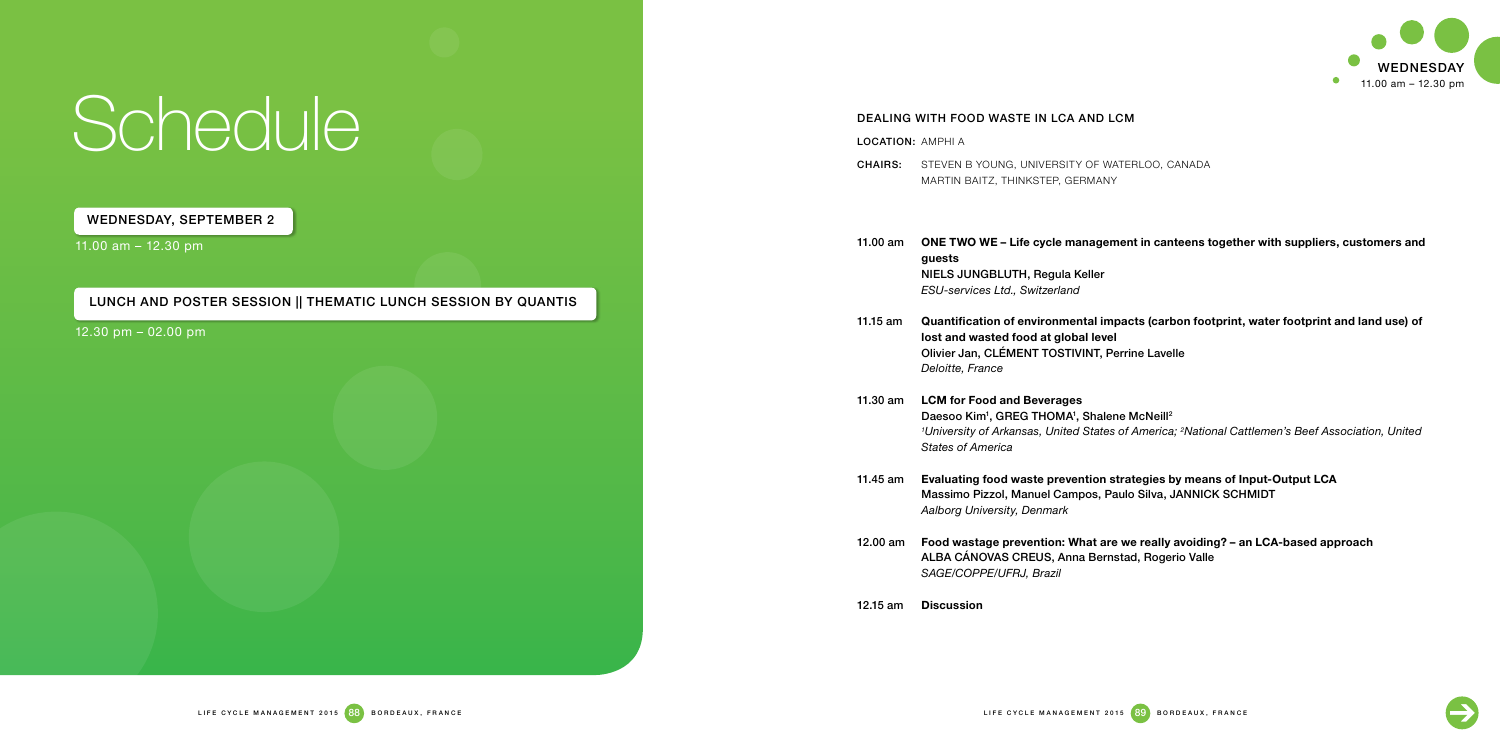| FROM BUILDING DESIGN TO DISTRICT EVALUATION WITH LCM<br><b>LOCATION: AMPHI B</b> |                                                                                                                                                                                                                                                                                                                                                                                       |                | LCM AND THE END OF LIFE OF PRODUCTS AND MATERIALS - I<br><b>LOCATION: AMPHIC</b>                                                                                                                                                                                                  |  |  |
|----------------------------------------------------------------------------------|---------------------------------------------------------------------------------------------------------------------------------------------------------------------------------------------------------------------------------------------------------------------------------------------------------------------------------------------------------------------------------------|----------------|-----------------------------------------------------------------------------------------------------------------------------------------------------------------------------------------------------------------------------------------------------------------------------------|--|--|
|                                                                                  |                                                                                                                                                                                                                                                                                                                                                                                       |                |                                                                                                                                                                                                                                                                                   |  |  |
| <b>CHAIRS:</b>                                                                   | HELENE TEULON, GINGKO 21, FRANCE<br>NICOLAS SALMON, NOBATEK, FRANCE                                                                                                                                                                                                                                                                                                                   | <b>CHAIRS:</b> | ALLAN ASTRUP JENSEN, NIPSECT, DENMARK<br>GERALD REBITZER, AMCOR, SWITZERLAND                                                                                                                                                                                                      |  |  |
| 11.00 $am$                                                                       | Application of life cycle assessment in urban projects<br>Bruno Peuportier, CHARLOTTE ROUX<br><b>ARMINES, France</b>                                                                                                                                                                                                                                                                  | 11.00 am       | Obstacles and opportunities to mainstream Life Cycle Man<br>throughout supply chains: Lessons learnt in Northern Frane<br>Marc Haquette <sup>1</sup> , NAEEM ADIBI <sup>2</sup> , Vanessa Pasquet <sup>2</sup><br><sup>1</sup> cd2e, France; <sup>2</sup> [avniR] by cd2e, France |  |  |
| $11.15$ am                                                                       | More Value, Less Impact: Sustainable Value Creation in Construction Industry<br>CLARA FIÚZA, Catalina Estevez, Mark Schneider<br>Sika Services AG, Switzerland                                                                                                                                                                                                                        | 11.15 am       | Integration of Life Cycle Assessment and Multi-Criteria Ana<br>guidance in organic waste management<br>ANA CAROLINA ANGELO <sup>1</sup> , Anna Bernstad <sup>2</sup> , João Carlos Clím                                                                                           |  |  |
| 11.30 am                                                                         | Lessons learned from establishing an environmental benchmark for residential buildings<br>Rolf Frischknecht <sup>1</sup> , Franziska Wyss <sup>1</sup> , Katrin Pfaeffli <sup>2</sup> , Viola John <sup>3</sup> , LAURA TSCHUEMPERLIN <sup>1</sup><br><sup>1</sup> treeze Ltd., Switzerland; <sup>2</sup> Preisig Pfäffli Architekten, Switzerland; <sup>3</sup> ETH Zurich, Chair of |                | <sup>1</sup> COPPE UFRJ, Brazil; <sup>2</sup> COPPE UFRJ, Brazil; <sup>3</sup> University of Coim<br>Brazil                                                                                                                                                                       |  |  |
|                                                                                  | Sustainable Construction, Switzerland                                                                                                                                                                                                                                                                                                                                                 | 11.30 am       | LCA and eco-efficiency of advanced wastewater treatment<br>FREDY DINKEL <sup>1</sup> , Thomas Kägi <sup>1</sup> , Rita Hochstrat <sup>2</sup> , Thomas Win                                                                                                                        |  |  |
| 11.45 am                                                                         | Environmental and social evaluation of the new district of Txomin Enea (San Sebastian) and<br>investigation of optimisation scenarios<br>Xabat Oregi Isasi', Lara Mabe Gomez <sup>1</sup> , MAXIME POUSSE <sup>2</sup> , Marc Lotteau <sup>2</sup> , Jon Gastañares                                                                                                                   |                | <sup>1</sup> Carbotech and FHNW, Basel, Switzerland; <sup>2</sup> University of applie<br>Switzerland, Muttenz, Switzerland                                                                                                                                                       |  |  |
|                                                                                  | Lizarriturri <sup>3</sup><br><sup>1</sup> Tecnalia Research & Innovation, Spain; <sup>2</sup> NOBATEK, France; <sup>3</sup> San Sebastian City Council, Spain                                                                                                                                                                                                                         | 11.45 am       | Allocation formula for recycling and co-production in all pr<br>DIEUWERTJE SCHRIJVERS <sup>1,2</sup> , Guido Sonnemann <sup>1,2</sup><br><sup>1</sup> Cyvi, ISM, University of Bordeaux, France; <sup>2</sup> ISM, CNRS, France                                                   |  |  |
| 12.00 pm                                                                         | The Norpac life cycle management approach: Step by step assessment of different design<br>building stages by LC Manager<br>Romain Charriere, LAURE DUCOULOMBIER<br>Norpac, France                                                                                                                                                                                                     | 12.00 pm       | Design for recycling at Steelcase: Expertise and lessons lea<br>furniture company<br>SEBASTIEN ZINCK <sup>1</sup> , Edouard Carteron <sup>1</sup> , Raphael Stermann <sup>2</sup>                                                                                                 |  |  |
| $12.15 \text{ pm}$                                                               | <b>Discussion</b>                                                                                                                                                                                                                                                                                                                                                                     |                | <sup>1</sup> Steelcase, France: <sup>2</sup> Steelcase, Germany                                                                                                                                                                                                                   |  |  |

## nent and Multi-Criteria Analysis for improved policy lement ernstad<sup>2</sup>, João Carlos Clímaco<sup>3</sup>, Rogerio Valle<sup>4</sup> COPPE UFRJ, Brazil; 3 University of Coimbra, Portugal; 4COPPE UFRJ,

ed wastewater treatment to remove micro pollutants a Hochstrat<sup>2</sup>, Thomas Wintgens<sup>2</sup> Carbotech and FHNW, Basel, Switzerland; <sup>2</sup>University of applied science North Western

## nd co-production in all product sectors do Sonnemann<sup>1,2</sup>

## **Expertise and lessons learned from a pro-active office**



## S AND MATERIALS - I

## ainstream Life Cycle Management of End of Life sector ns learnt in Northern France  $n$ essa Pasquet $2$

## 12.15 pm Leveraging Public Procurement for Management of End-of-Life Products in India



Sanjay Kumar DFCCIL, Ministry of Railway, Government of India., India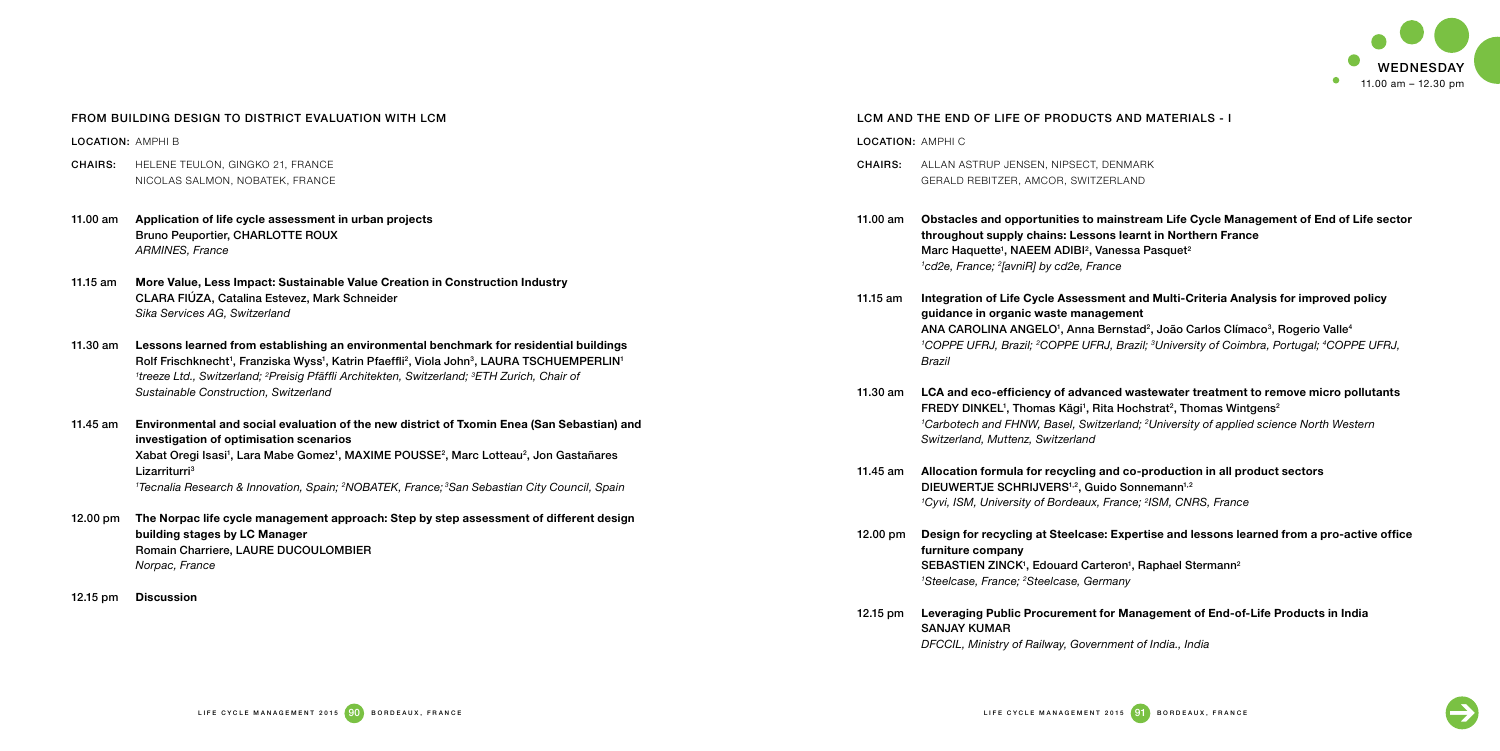## Business-Government Dialogue on Life Cycle Thinking for Sustainability LOCATION: ROOM E

- CHAIRS: Llorenc Mila i Canals, UNEP, France Ashok Kunar Pavadia, Ministry of Home Affairs, Government of India
- 11.00 am Introduction
- 11.15 am LCM implementation through partnerships between public and private sectors Oscar Alberto Vargas Moreno Secretaría Distrital de Ambiente, Colombia

11.30 am National dialogue between business and government on Environmental Footprint to support development and implementation Sara Palander<sup>1</sup>, Eva Ahlner<sup>2</sup>, Anita Lundström<sup>2</sup>, Katarina Lorentzon<sup>3</sup>, ELLEN RIISE<sup>4</sup>, Karin Sanne<sup>5</sup>, Klas Hallberg<sup>5</sup>, Elin Eriksson<sup>6</sup> <sup>1</sup>the Swedish Life Cycle Center/Chalmers University of Technology, Sweden; <sup>2</sup>Swedish Environmental Protection Agency; 3SP Technical Research Institute of Sweden, Food and Bioscience; <sup>4</sup>SCA Hygiene Products AB; <sup>5</sup>AkzoNobel; <sup>6</sup>IVL Swedish Environmental Research Institute

- CHAIRS: Stephan Pfister, eth zurich, Switzerland Annie Levasseur, CIRAIG, École Polytechnique de Montréal, Canada
- 11.00 am Regionalized assessment using LC IMPACT and ecoinvent: Case study of electricity production CHRISTOPHER L MUTEL Paul Scherrer Institute, Switzerland
- production in Paris area JEAN-BAPTISTE BAYART<sup>1</sup>, Denis Chanteur<sup>2</sup>, Philippe Loubet<sup>3</sup>, Anne Lang<sup>4</sup> des Eaux d'Ile de France, France
- power 3 University of Oslo, Norway
- Cristina Rodríguez, Andreas Ciroth GreenDelta GmbH, Germany
- 12.00 pm Inventories regionalization: The Brazilian experience on agribusiness Ferreira Picoli<sup>3</sup>, Cassia Maria Lie Ugaya<sup>4</sup>, Maria Clea Brito de Figueiredo<sup>5</sup> Federal do Parana, Brazil; <sup>5</sup>Embrapa Agroindustria Tropical, Brazil
- 11.45 am Industry perspective to the implementation of Sustainable Production and Consumption tools in Mexico Nydia Suppen Center For Lca And Sustainable Design, Mexico
- 12.00 pm Collaborative Activities between Business Sectors and Policy Makers for Sustainable Consumption and Production in Japan MASAHIKO HIRAO<sup>1,2</sup> <sup>1</sup>The University of Tokyo, Japan; <sup>2</sup>Green Purchasing Network, Japan
- 12.15 pm Discussion

LOCATION: ROOM F

INGUNN SAUR MODAHL<sup>1</sup>, Hanne Lerche Raadal<sup>1</sup>, Tor Haakon Bakken<sup>2</sup>, Kolbjørn Engeland<sup>3</sup> 1 Ostfold Research, Norway; 2 Norwegian University of Science and Technology (NTNU), Norway;



**PA TO LCM - I** 

## 11.15 am Refining the spatial resolution of water footprint characterization factors to identify new Life Cycle Management levers: Application to the water resources used for drinking water

1 Quantis, France; 2 Veolia Eau d'Ile de France, France; 3CyVi, ISM, Bordeaux INP, France; 4Syndicat

## 11.30 am Regionalization of water consumption and the effect on water footprint results for hydro-

## 11.45 am Regionalised LCIA implementation in LCA software for decision-making analysis in LCM

MARILIA IEDA DA S. FOLEGATTI MATSUURA<sup>1</sup>, Fernando Rodrigues Teixeira Dias<sup>2</sup>, Juliana <sup>1</sup>Embrapa Meio Ambiente, Brazil; <sup>2</sup>Embrapa Pantanal, Brazil; <sup>3</sup>Unicamp, Brazil; <sup>4</sup>Universidade



12.15 pm Discussion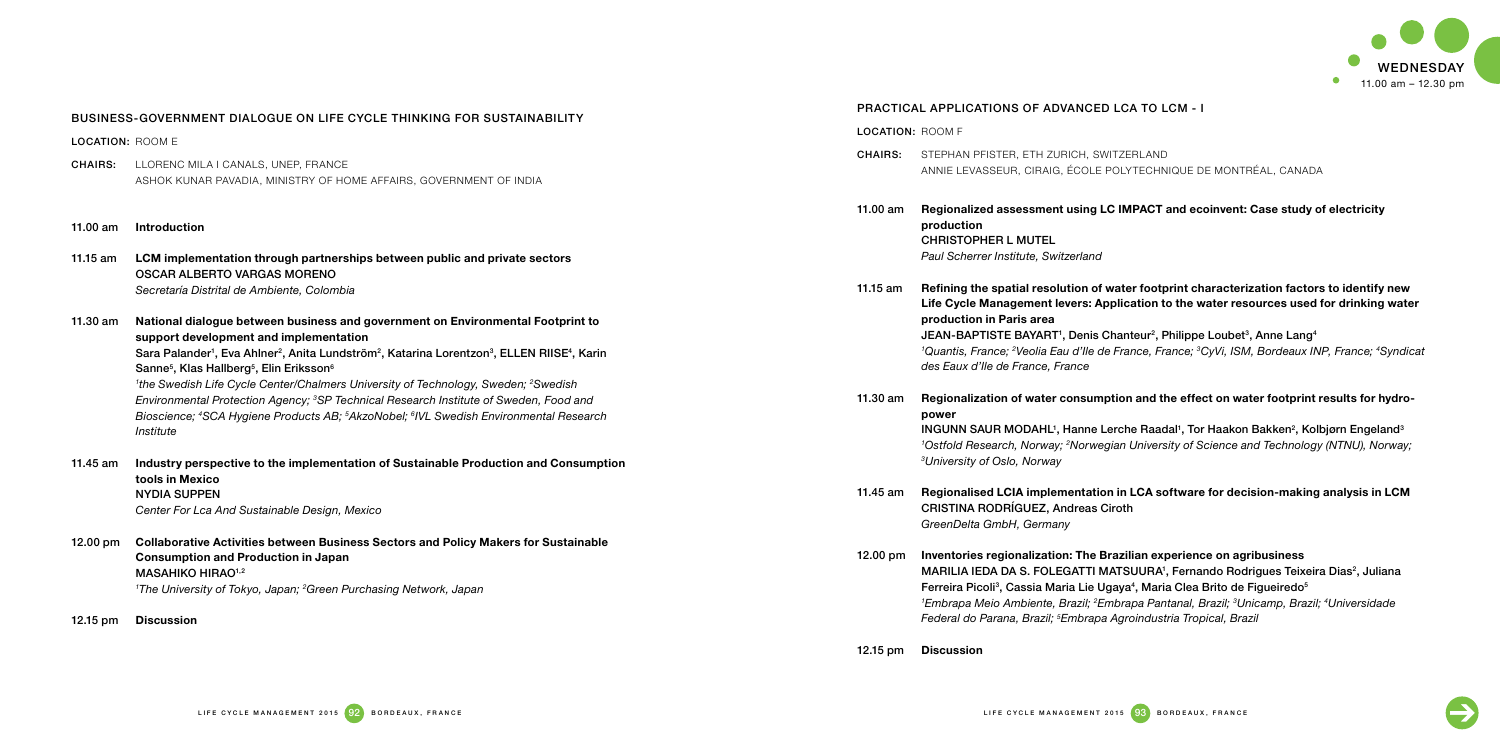02.00 pm – 03.00 pm

## WEDNESDAY, september 2



## LCM and communication

LOCATION: AMPHI A

- CHAIRS: Anne-Marie Tillman, Chalmers University of Technology, Sweden Mary Ann Curran, BAMAC, Ltd., United States of America
- 02.00 pm A Communication Tool for Sales Forces in BtoB Market Xavier Durieux<sup>1</sup>, HELENE TEULON<sup>2</sup>, Gentiane Gastaldi<sup>2</sup> <sup>1</sup>Orange Business Services, France; <sup>2</sup>GINGKO 21, France
- 02.15 pm Sustainability-related communication and decision-making in design of automotive production lines Niki Bey, Lucía I. Clemente Márquez, Jan-Markus Rödger Technical University of Denmark, Denmark
	- industry Mohammed Ali<sup>1</sup>, LUKE WESTFALL<sup>1</sup>, Julia Davourie<sup>1</sup>, Doreen Mc Gough<sup>2</sup> <sup>1</sup>Hatch Ltd., Canada; <sup>2</sup>International Manganese Institute, France
- Olivier RETHORE ADEME, France

## 02.30 pm How to communicate and drive LCM thinking – a case study with the global manganese

02.45 pm From the Functional Unit to the retailing unit: ADEME proposal to allocate the impacts of the goods and services involved in the use phase to the product targeted for labelling

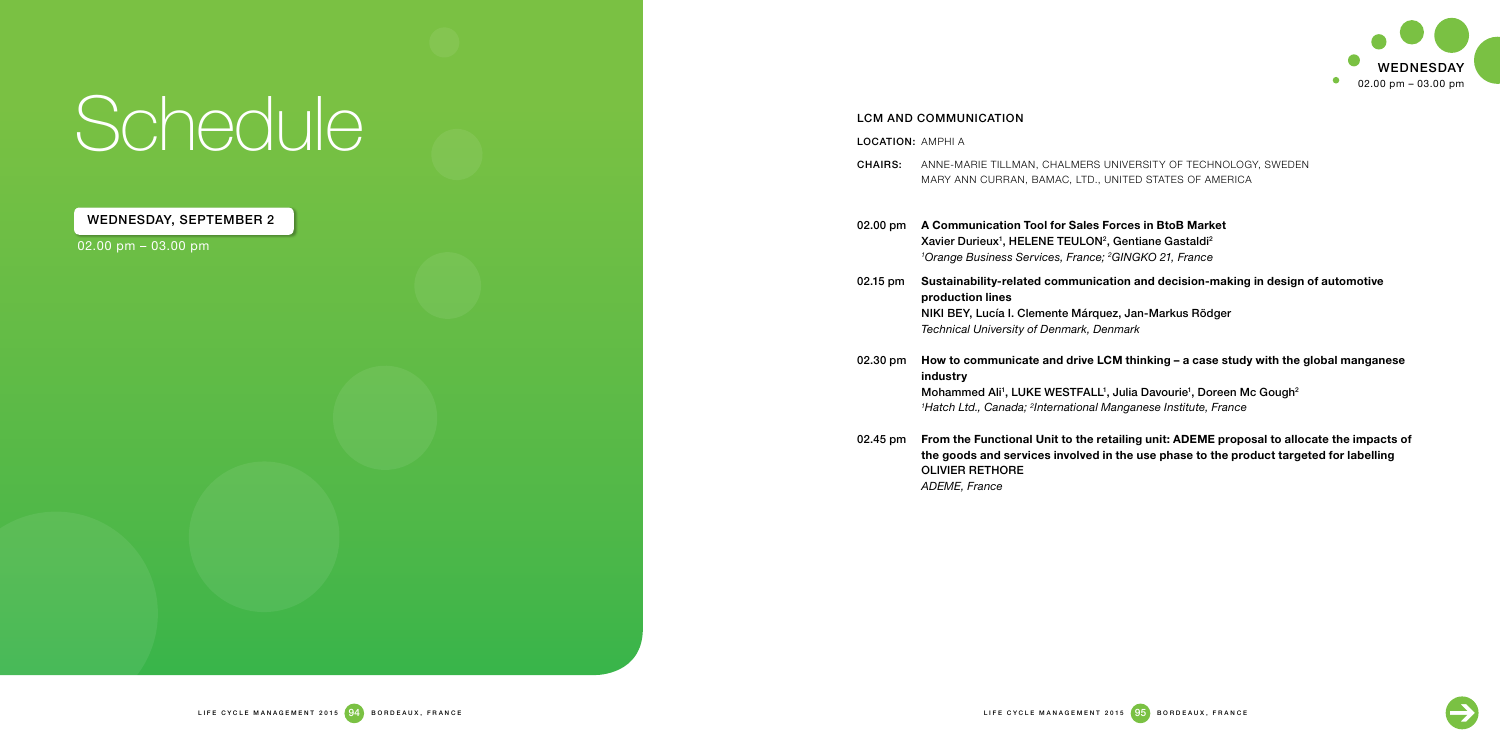| <b>PRACTICAL APPLICATIONS OF ADVANCED LCA TO LCM - II</b> |                                                                                                                                                                                                                                                      | LCM AND THE END OF LIFE OF PRODUCTS AND M |                                                                                                                                                                                                                  |
|-----------------------------------------------------------|------------------------------------------------------------------------------------------------------------------------------------------------------------------------------------------------------------------------------------------------------|-------------------------------------------|------------------------------------------------------------------------------------------------------------------------------------------------------------------------------------------------------------------|
| <b>LOCATION: AMPHI B</b>                                  |                                                                                                                                                                                                                                                      | <b>LOCATION: AMPHIC</b>                   |                                                                                                                                                                                                                  |
| <b>CHAIRS:</b>                                            | STEPHAN PFISTER, ETH ZURICH, SWITZERLAND<br>ESKINDER DEMISSE GEMECHU, UNIVERSITY OF BORDEAUX, FRANCE                                                                                                                                                 | CHAIRS:                                   | ALLAN ASTRUP JENSEN, NIPSECT, DENMARK<br>EMMA REX, SP TECHNICAL RESEARCH INSTIT                                                                                                                                  |
| $02.00 \,\mathrm{pm}$                                     | Dynamic Life Cycle Assessment modeling of the use phase: The case of a school<br><b>EMIL POPOVICI, Enrico Benetto</b><br>Luxembourg Institute of Science and Technology, Luxembourg                                                                  | $02.00 \,\mathrm{pm}$                     | Comparison of two End-of-Life approache<br><b>Multi-Reycling-Approach</b><br>MARCO MENGARELLI <sup>1</sup> , Kirana Wolf <sup>2</sup> , Sabri                                                                    |
| 02.15 pm                                                  | Geopolitical trading risks in petrochemical industries of the carbon fiber supply chain<br>Eskinder D. Gemechu <sup>1</sup> , CHRISTOPH HELBIG <sup>2</sup> , Baptiste Pillain <sup>1</sup> , Andrea Thorenz <sup>2</sup> , Axel Tuma <sup>2</sup> , |                                           | Germani <sup>1</sup><br><sup>1</sup> Università Politecnica delle Marche, Italy; <sup>2</sup> Te                                                                                                                 |
|                                                           | Guido Sonnemann <sup>1</sup><br><sup>1</sup> CyVi, ISM, University of Bordeaux, France; <sup>2</sup> Resource Lab, University of Augsburg, Germany                                                                                                   | $02.15 \,\mathrm{pm}$                     | Where should we be using recovered PET<br>US economy for environmental decision s<br>Pascal Lesage <sup>1</sup> , Pierre-Olivier Hays <sup>1</sup> , Urs Sc                                                      |
| $02.30 \text{ pm}$                                        | Improving biogas value chains through actor collaboration and life cycle models<br>KARI-ANNE LYNG, Ingunn Saur Modahl, Aina Stensgård                                                                                                                |                                           | <sup>1</sup> CIRAIG, Polytechnique Montréal, Canada; <sup>2</sup> N                                                                                                                                              |
|                                                           | Østfoldforskning, Norway                                                                                                                                                                                                                             | $02.30 \,\mathrm{pm}$                     | An ISO-conform family of End-of-Life forn<br>and ecodesign purposes                                                                                                                                              |
| 02.45 pm                                                  | <b>Discussion</b>                                                                                                                                                                                                                                    |                                           | MARC-ANDREE WOLF <sup>1</sup> , Kurt Buxmann <sup>2</sup> , Ch<br><sup>1</sup> maki Consulting, Germany; <sup>2</sup> Private consulta<br>Belgium; <sup>4</sup> P.P.P. Intertrader, Thailand; <sup>5</sup> Umico |



## ID MATERIALS - II

ISTITUTE OF SWEDEN, SWEDEN

## aches in the background of LCA – PEF formula vs.

abrina Neugebauer<sup>2</sup>, Matthias Finkbeiner<sup>2</sup>, Michele

; <sup>2</sup>Technische Universitae Berlin, Germany

PET? A dynamic life cycle model of PET flows in the on support for water bottle manufacturers , Urs Schenker<sup>2</sup>, MANUELE MARGNI' la; <sup>2</sup>Nestlé Research Center

## formulas for life cycle based product declarations

, Christian Leroy<sup>3</sup>, Kirana Chomkhamsri<sup>4</sup>, Staf Laget<sup>5</sup> sultant, Switzerland; <sup>3</sup>European Aluminium Association, nicore, Belgium



02.45 pm Discussion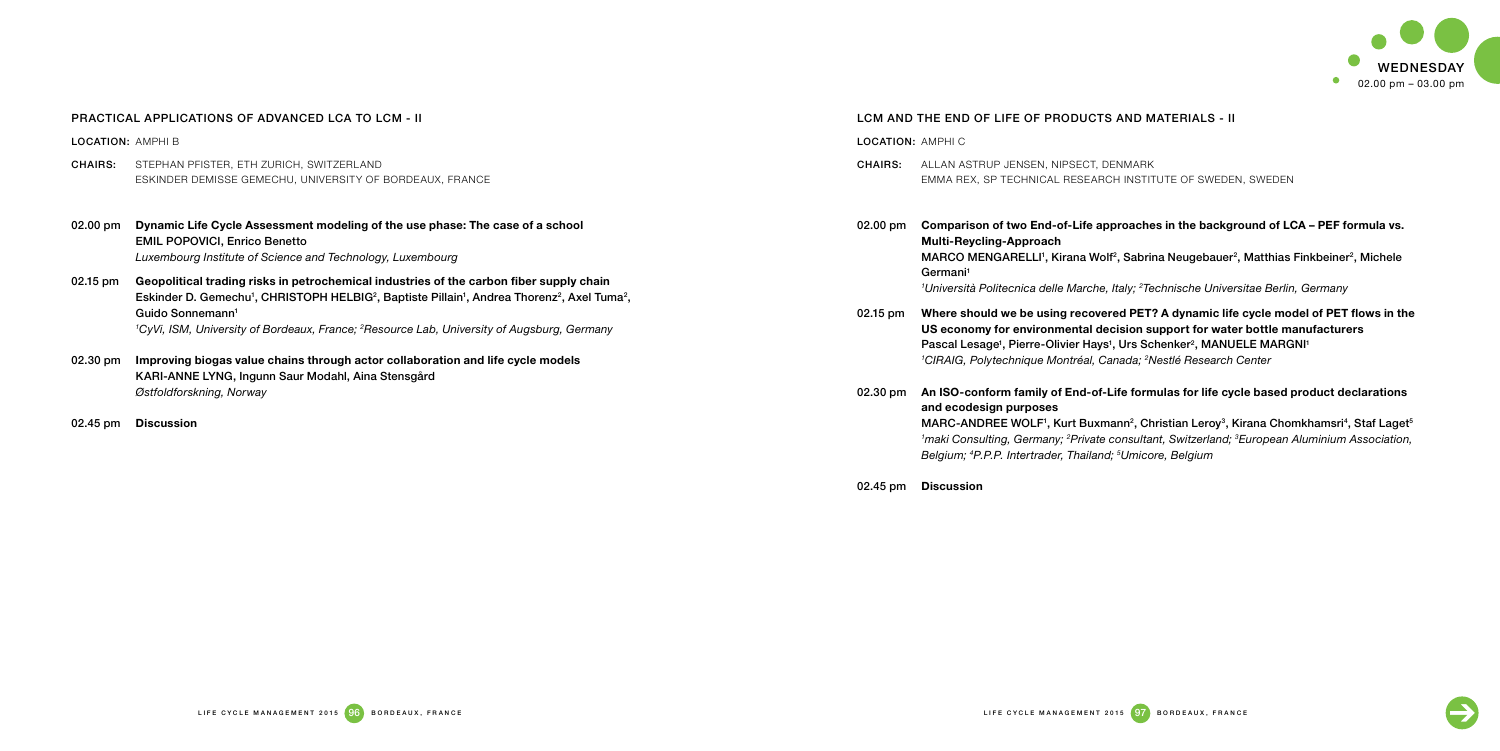CHAIRS: Sonia Valdivia, WOLRD RESOUrces forum, switzerland PHILIP STROTHMANN, FSLCI, GERMANY

## Mainstreaming LCM around the world through ecoinnovation

LOCATION: ROOM E

| 02.00 pm A collective contribution to improve ecoinnovation management inside companies                                      |
|------------------------------------------------------------------------------------------------------------------------------|
| Edouard Carteron <sup>1</sup> , ANDRÉ FALCHI <sup>2</sup> , Gentiane Gastaldi <sup>3</sup> , Christian Longet <sup>4</sup>   |
| <sup>1</sup> Steelcase, France; <sup>2</sup> Etxeterra, France; <sup>3</sup> Gingko 21, France; <sup>4</sup> Parkeon, France |

- 02.10 pm Original Methodology based on LCA for Environmental Assessment of products VÉRONIQUE ANDRIES, Mélanie Bordignon, Marie-Jeanne Robert Alstom Transport, France
- 02.20 pm The potential of LCM to mainstream bottom-up eco-innovation and alternative thinking MICHELE DE ROSA', Agneta Ghose<sup>2</sup> <sup>1</sup>Aarhus University, Department of Agroecology, Denmark; <sup>2</sup>Massey University, Institute of Agriculture and Environment, New Zealand
- 02.30 pm Ecodesign and Ecoinnovation in Latin America NYDIA SUPPEN', Alejandro Chacon<del>'</del> <sup>1</sup>Center for LCA and sustainable design, Mexico; <sup>2</sup>Ecodiseño Chile, Chile
- 02.40 pm Assessing circular economy approaches by Life Cycle Management (LCM) Melanie Guiton, Enrico Benetto, Alina Beloussova Luxembourg Institute of Science and Technology, Luxembourg
- 02.50 pm Discussion
- CHAIRS: Christèle MERTER, HAPPYCHIC, France Anne Perwuelz, ENSAIT, France
- chains Michele Germani, Marco Marconi, Eugenia Marilungo, Alessandra Papetti Università Politecnica delle Marche, Italy
- Sustainable Batik Textile GHITA YOSHANTI<sup>1,2</sup>, Kiyoshi Dowaki<sup>2</sup>
- Marie VUAILLAT, Stéphane Le Pochat EVEA, France
- clothing industry of Technology, Sweden
- 02.45 pm Danish apparel sector natural capital account Niels Karim Høst-Madsen3 <sup>1</sup>LCA Consultants, Denmark; <sup>2</sup>Trucost, England; <sup>3</sup>NIRAS, Denmark



## 02.00 pm A distributed system for traceability and sustainability assessment of leather shoes supply

## LCM for textiles and leather products

LOCATION: ROOM F

## 02.15 pm Mainstreaming Life Cycle Management in Indonesian Small and Medium Enterprise for a

<sup>1</sup>School of Business and Management ITB, Indonesia; <sup>2</sup>Tokyo University of Science (TUS), Japan

## 02.30 pm Improving a textile supply chain by assessing the social impacts of a textile product

## 02.30 pm Using the planetary boundaries for evaluating interventions for impact reduction in the

Gustav Sandin<sup>1</sup>, Sandra Roos<sup>2</sup>, BAHAREH ZAMANI<sup>3</sup>, Greg M. Peters<sup>3</sup>, Magdalena Svanström<sup>3</sup> <sup>1</sup>SP Technical Research Institute of Sweden, Sweden; <sup>2</sup>Swerea IVF, Sweden; <sup>3</sup>Chalmers University

MARIE DE SAXCE<sup>1</sup>, Jannick Schmidt<sup>1</sup>, Caroline Bartlett<sup>2</sup>, Steven Bullock<sup>2</sup>, Rune Jørgensen<sup>3</sup>,